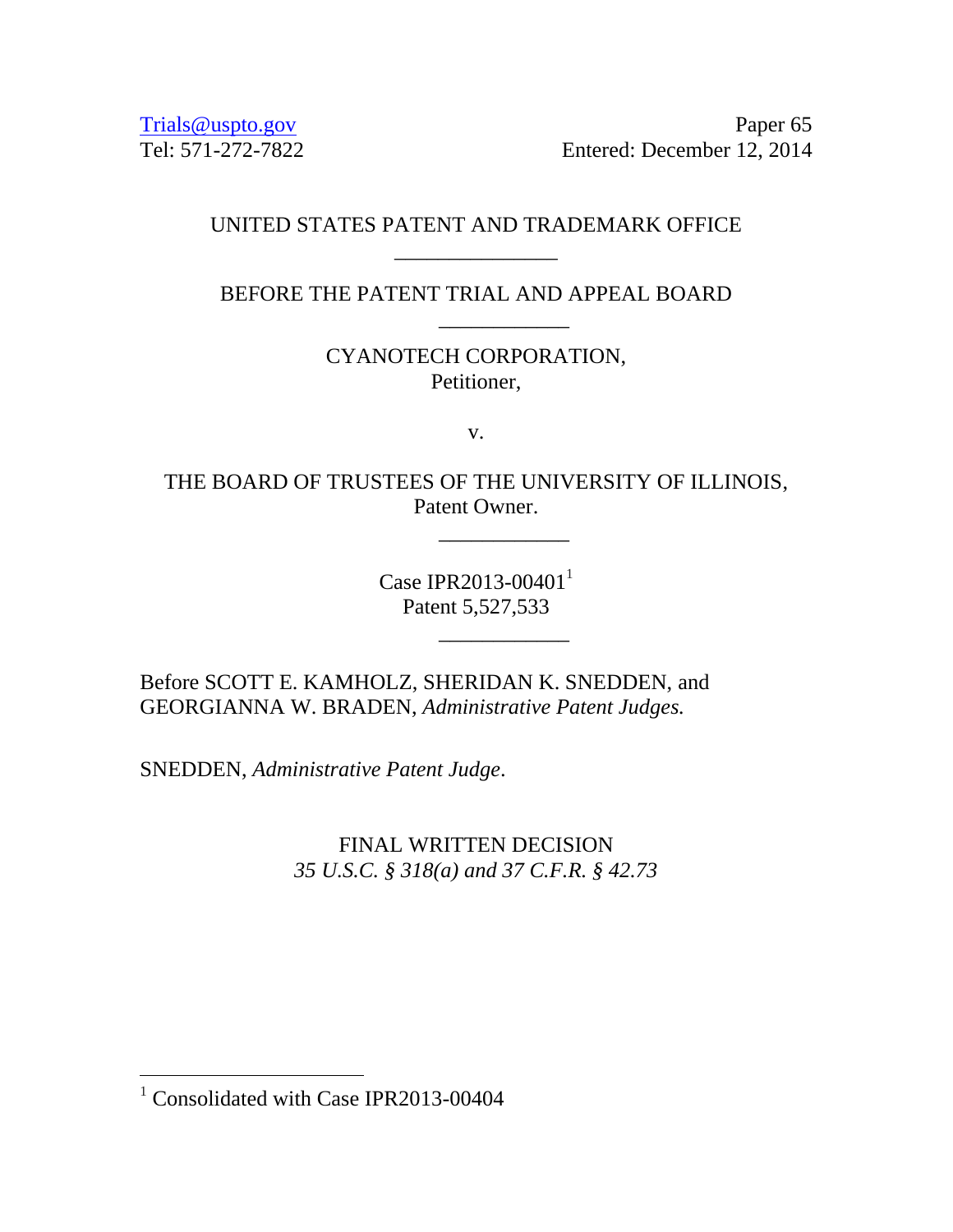# I. INTRODUCTION

 $\overline{a}$ 

Cyanotech Corporation ("Cyanotech") filed corrected petitions in IPR2013-00401 (Paper 9, "Pet. '401") and IPR2013-00404 (IPR2013- 00404, Paper 8, "Pet. '404") requesting *inter partes* review of claims 1–27 of U.S. Patent No. 5,527,533 ("the '533 patent"). The Board consolidated IPR2013-00401 and IPR2013-00404 and instituted trial for the challenged claims on the following grounds of unpatentability asserted by Cyanotech:

| <b>Reference(s)</b>               | <b>Basis</b>   Claims challenged                  |
|-----------------------------------|---------------------------------------------------|
| Grangaud <sup>2</sup>             | $\frac{1}{2}$ \$ 102   1, 3, 8–15, 21, 22, and 26 |
| Grangaud and Dowling <sup>3</sup> | $\frac{1}{2}$ \$ 103   1–15, 21, 22, and 26       |

Decision to Institute, 19 (Paper 17 ("Dec.")).

After institution and consolidation of both trials, the Board of Trustees of the University of Illinois ("the University"), filed its Patent Owner's Response ("Resp."). Paper 32.<sup>4</sup> Cyanotech filed a Reply (Paper 43, "Reply."). The University did not file a motion to amend claims.

Cyanotech relies upon declarations of Florian J. Schweigert

(Ex. 1033) and C. Kathleen Dorey, Ph.D. (Ex. 1045) in support of its

 $^{2}$  René Grangaud, Research on Astaxanthin, a New Vitamin A FACTOR (1951) (unpublished doctorate dissertation, University of Lyon) (Ex. 1003, the English translation of which is Ex. 1002).

<sup>3</sup> J.E. Dowling & I.R. Gibbons, *The Effect of Vitamin A Deficiency on the Fine Structure of the Retina*, in THE STRUCTURE OF THE EYE 85-99 (1961) (Ex. 1026).

<sup>&</sup>lt;sup>4</sup> This reference to "Paper" and all other references to "Paper" from this point forward in this Final Written Decision of consolidated proceedings IPR2013-00401 and IPR2013-00404 refer to paper numbers on record in IPR2013-00401.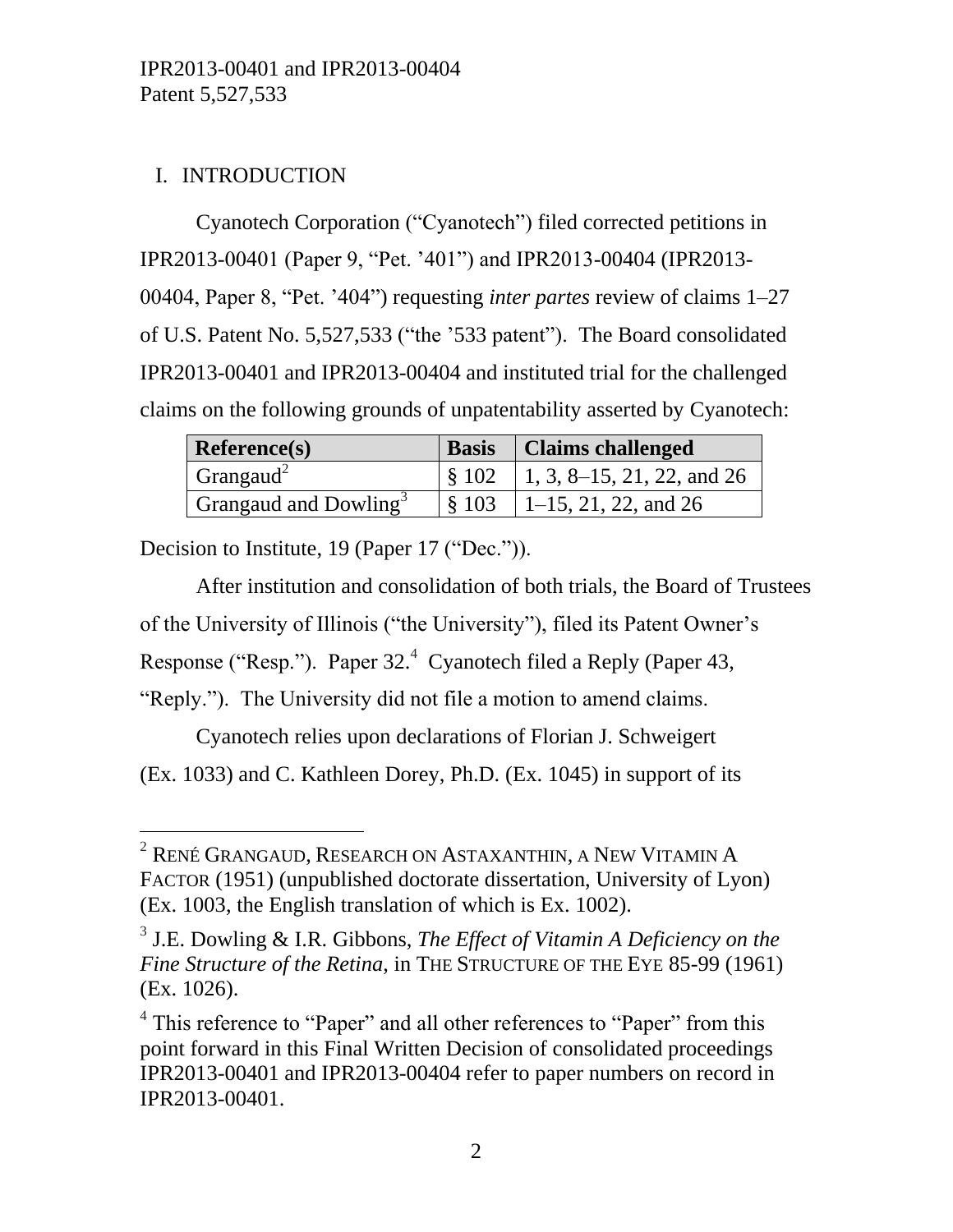Petition. The University relies upon a declaration of Shalesh Kaushal M.D., Ph.D. (Ex. 2015) in support of its Response.

Cyanotech filed a Motion to Exclude certain of the University's evidence. Paper 47. The University filed an Opposition (Paper 51), and Cyanotech filed a Reply (Paper 54).

Oral argument was conducted on July 16, 2014. A transcript is entered as Paper 64 ("Tr.").

This Final Written Decision addresses challenges to the patentability of claims 1–15, 21, 22, and 26.

Cyanotech has proved by a preponderance of the evidence that claims 1–14 and 26 of the '533 patent are unpatentable. Cyanotech has failed to prove the unpatentability of claims 15, 21, and 22.

*A. The '533 Patent (Ex. 1001)*

The retina of the eye, a component of the central nervous system, is important for sight. Ex. 1001, 1:49–52; *see also,* Ex. 1045, 6–12. Retinal structures important to vision include: a ganglion cell layer, which connects the retina to the brain; an inner nuclear layer containing neurons, such as bipolar cells; and an outer nuclear or photoreceptor cell layer. Ex. 1045, 6– 12. Photoreceptor cells convert light into signals that are transmitted to the other neurons. Ex. 1001 at 1:57–60. The loss of a significant number of photoreceptor cells adversely affects visual function. *Id.* at 3:6–13.

The '533 patent discloses that eye diseases or injuries that can cause damage to the retinal tissue and neurons include age-related macular degeneration, photic injury, photoreceptor cell damage, ganglion cell damage, traumatic injury, ischemic insult-related diseases, and inflammatory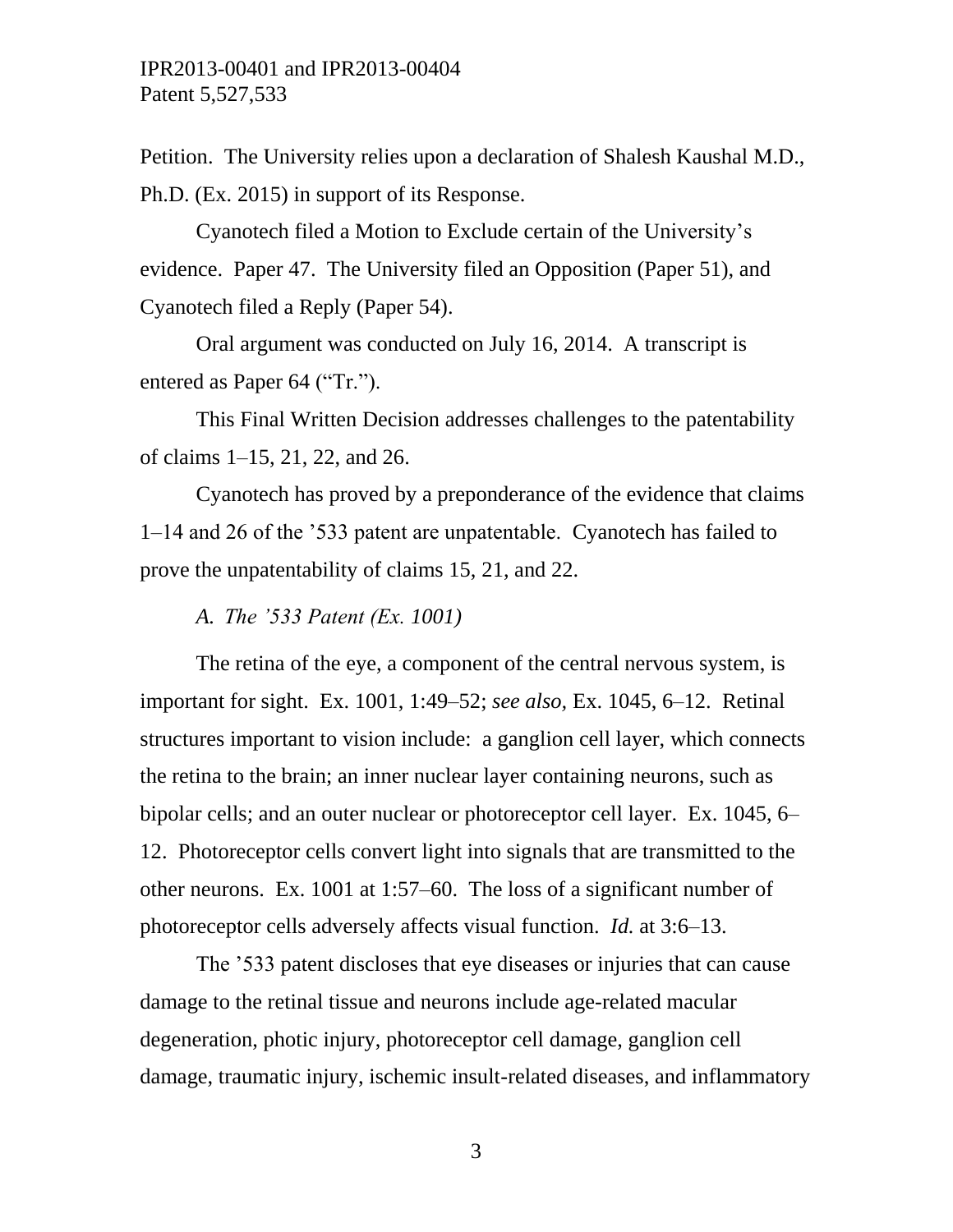diseases. *Id.* at 1:9–14. Regarding photic injury, the '533 patent discloses that excessive light energy reaching the retina can overwhelm the metabolic systems of photoreceptor cells causing damage to these neurons, either directly or indirectly. *Id.* at 1:65–67. The '533 patent further discloses that free radical species can be generated by enzymatic processes or from the combination or continuous or excessive exposure to light and the relatively high concentration of oxygen in the eye. *Id.* at 2:1–5. The '533 patent discloses that the free radical species lead to functional impairment of cell membranes and may cause temporary or permanent damage to retinal tissue. Ex. 1001, 2:13–21. According to the '533 patent, however, the presence of antioxidant compounds counteracts the free radical species generated by light to protect the retina from damage. *Id.* at 2:29–32.

The '533 patent relates to methods of treating diseases and injuries to the central nervous system, especially the eyes, comprising administering a therapeutically-effective amount of astaxanthin. Ex. 1001, 1:9–19 and 6:54– 62. The '533 patent discloses that astaxanthin is a highly-effective antioxidant and ameliorates free radical-induced eye damage. *Id.* at 15:56– 60. Astaxanthin is disclosed as particularly suited for treatment of the eye because, unlike other carotenoids such as β-carotene, astaxanthin can cross the blood-retinal brain barrier readily. *Id.* at 10:18–22. According to the '533 patent, comparative studies with β-carotene demonstrate that astaxanthin is more effective than β-carotene at protecting rats from photic injury. *Id.* at 13:60 to 14:50.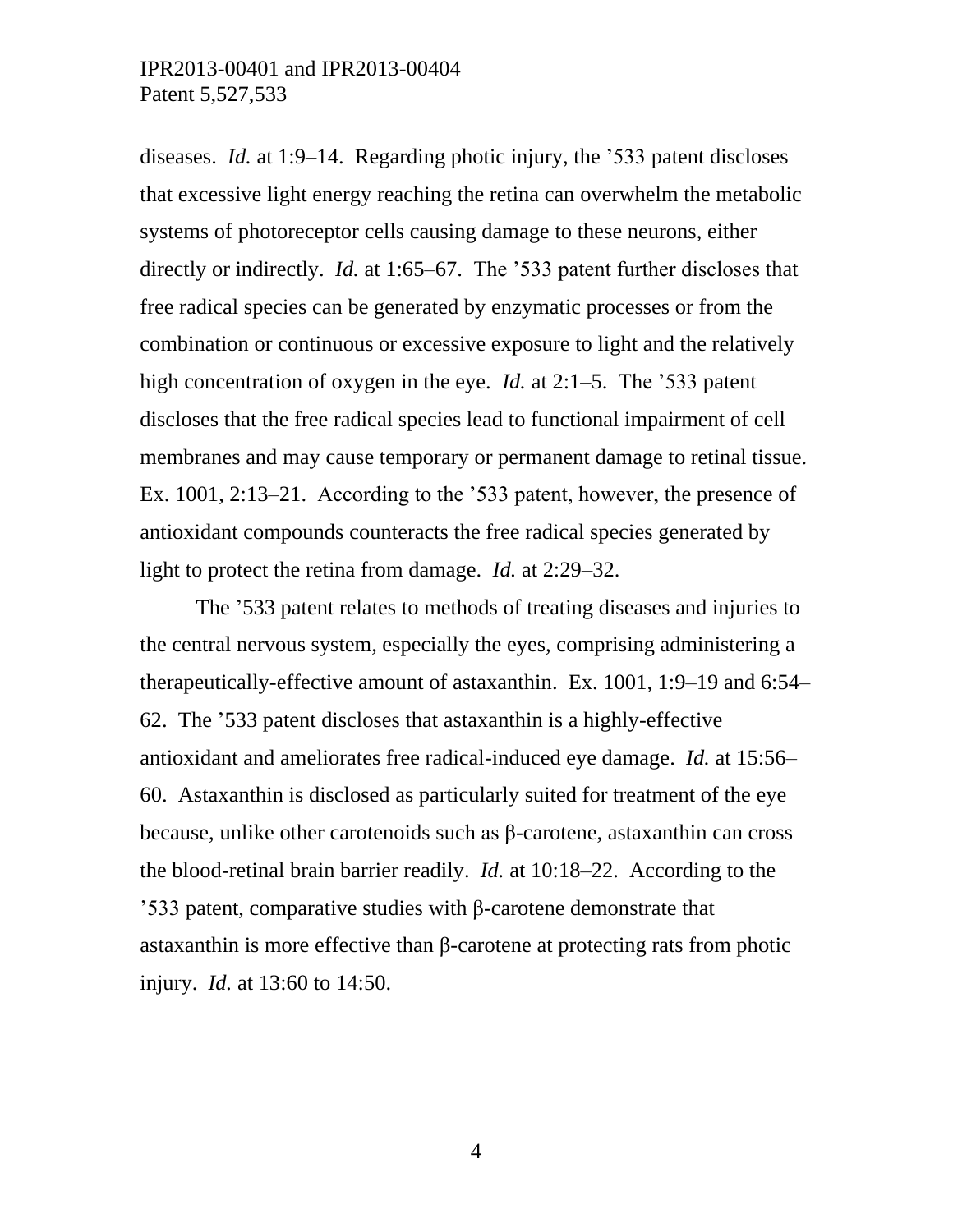## *B. Exemplary Claims*

Independent claims 1, 13, 14, 21, and 26 are illustrative of the claims at issue in this *inter partes* review and recite as follows:

1. A method of treating an individual suffering from retinal damage or retinal disease, said method comprising administering a therapeutically effective amount of astaxanthin to the individual to improve the vision of the individual.

13. A method of treating an individual comprising administering a therapeutically effective amount of astaxanthin to the individual to protect neurons in a retina of the individual from free-radical induced retinal injury.

14. A method of treating an individual suffering from neuronal damage to a retina comprising administering a therapeutically-effective amount of astaxanthin to the individual to improve the condition of the retina.

21. A method of treating an individual suffering from a free radical-induced injury to a central nervous system, said method comprising administering a therapeuticallyeffective amount of astaxanthin to the individual to improve the condition of the central nervous system.

26. A method of treating an individual suffering from a degenerative retinal disease, said method comprising administering a therapeutically effective amount of astaxanthin to the individual to retard the progress of the disease.

# II. DISCUSSION

# *A. Claim Interpretation*

In an *inter partes* review, claim terms in an unexpired patent are interpreted according to their broadest reasonable construction in light of the specification of the patent in which they appear. 37 C.F.R. § 42.100(b);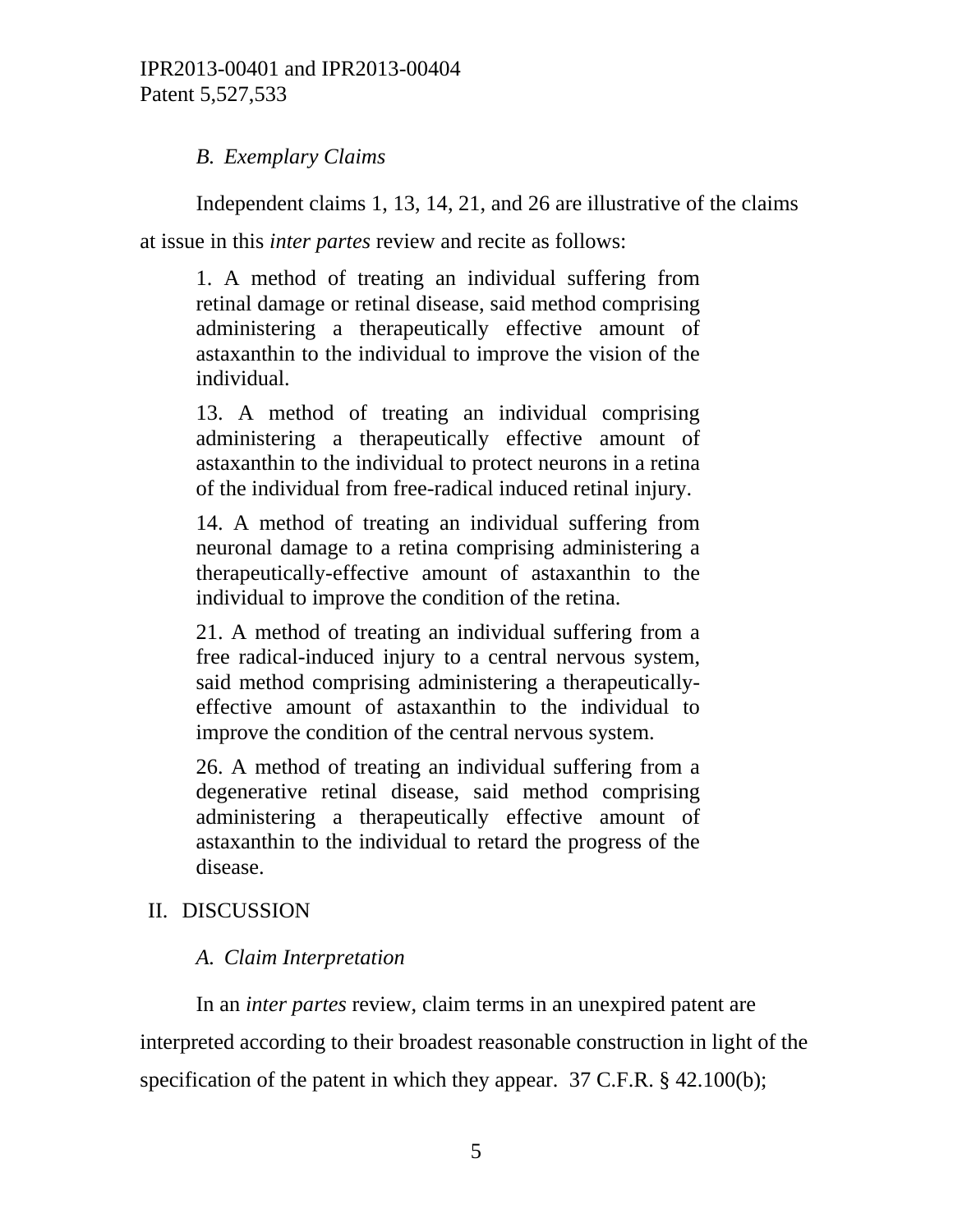Office Patent Trial Practice Guide, 77 Fed. Reg. 48,756, 48,766 (Aug. 14, 2012). Claim terms are given their ordinary and customary meaning, as would be understood by one of ordinary skill in the art in the context of the entire disclosure. *In re Translogic Tech., Inc*., 504 F.3d 1249, 1257 (Fed. Cir. 2007). Any special definition for a claim term must be set forth in the specification with reasonable clarity, deliberateness, and precision. *In re Paulsen*, 30 F.3d 1475, 1480 (Fed. Cir. 1994).

We expressly interpret below only those claim terms that require analysis to resolve arguments related to the patentability of the challenged claims.

### *1. Construction of the phrase "retinal damage or retinal disease"*

We construed the phrase "retinal damage or retinal disease" recited in claims 1–12 in the alternative to refer to two classes of conditions: retinal damage and retinal disease. Dec. 9. The University argues for the construction of the terms "retinal damage" and "retinal disease" as a single concept such that both "retinal damage" and "retinal disease" refer to an identical class of medical conditions. Resp. 15–16. Specifically, the University contends that the specification confirms that free radical damage is associated with both injuries and disease. *Id.* (citing Ex. 1001, 15:23–27 ("The administration of astaxanthin to an individual suffering from an eye injury or disease, such as free radical induced injury, beneficiates the vision of the individual by rescuing further photoreceptor cells from damage destruction."); 15:57–60 ("the administration of astaxanthin also provides a method of treating free radical induced disease or injury to the central nervous system in general")).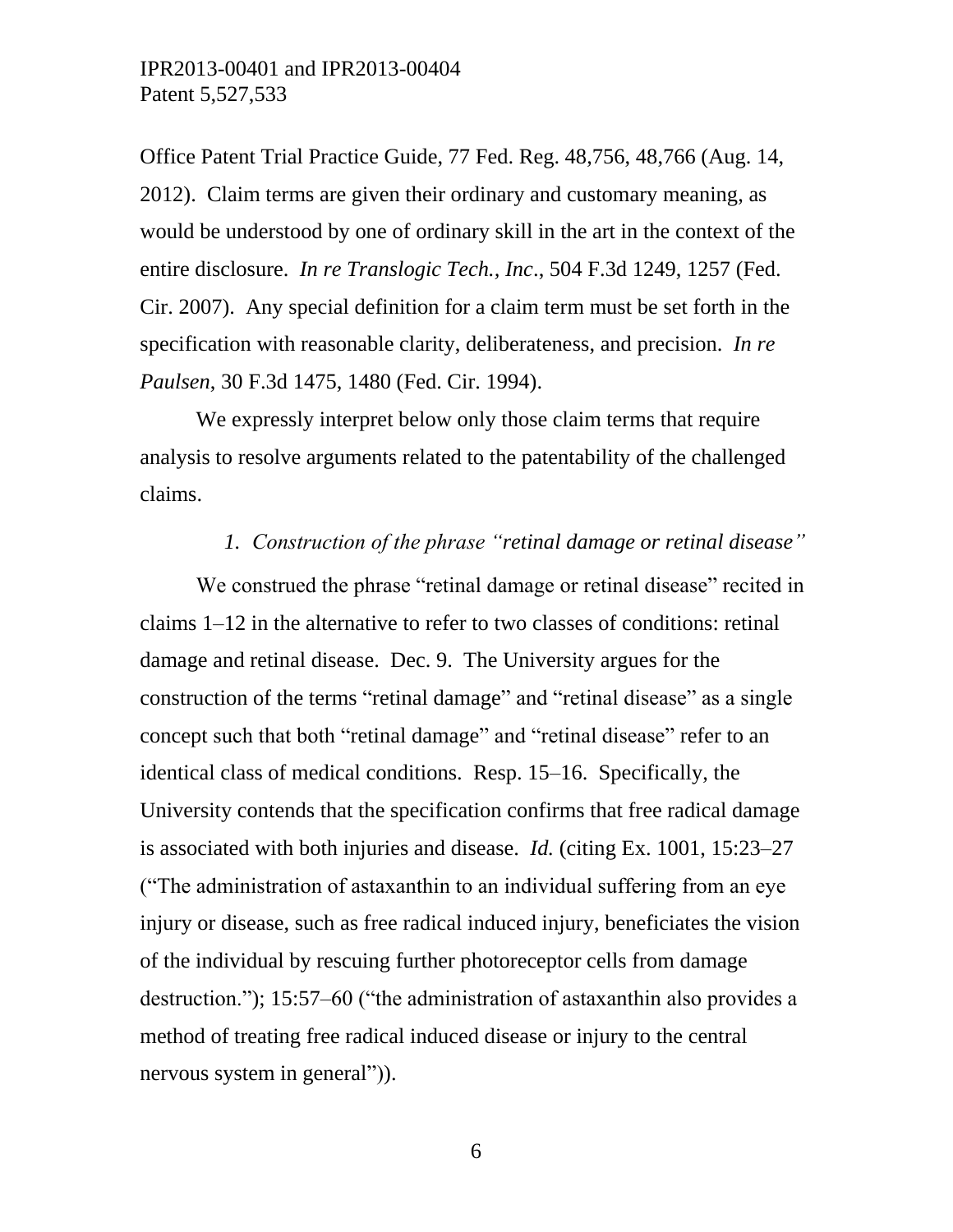As stated by the University, the specification discloses methods of treating damage caused by injury or disease (Resp. 14–15), however, the specification does not contain any indication that the patentee intended to act as his own lexicographer clearly defining "disease" and "damage" in the same manner. For example, the specification does not clearly convey the patentee's intent to appoint a special meaning to the phrase "retinal damage or retinal disease."

We must determine, therefore, the ordinary meaning of "disease" and "damage" as used in these claims to one of skill in the art in light of the specification and prosecution history. *In re Paulsen*, 30 F.3d at 1480. In this regard, the term "damage," as used in the specification, refers to damage resulting from injury or disease. Ex. 1001, 1:14–19. The specification does not equate damage and disease, but provides that damage may be caused by disease. *Id.* The meaning of the term disease, however, refers to conditions that may cause damage (such as degenerative eye disease), and are treatable themselves. *Id.* at 15:36–40. That is, the underlying cause of the damage is treatable, not just the damage alone. The University does not direct our attention to anything in the specification or prosecution that would clearly alter the ordinary meaning of "disease" and "damage." Resp. 14–16.

In view of the above, we do not construe "retinal damage" and "retinal disease" as a single concept. The evidence of record does not support a finding that the patentee acted as his own lexicographer by clearly defining the claim terms "damage" and "disease" in the same manner. In our Decision to Institute, we adopted the dictionary definition of "disease" and construed the term as "[a] morbid entity ordinarily characterized by two or more of the following criteria: recognized etiologic agent(s), identifiable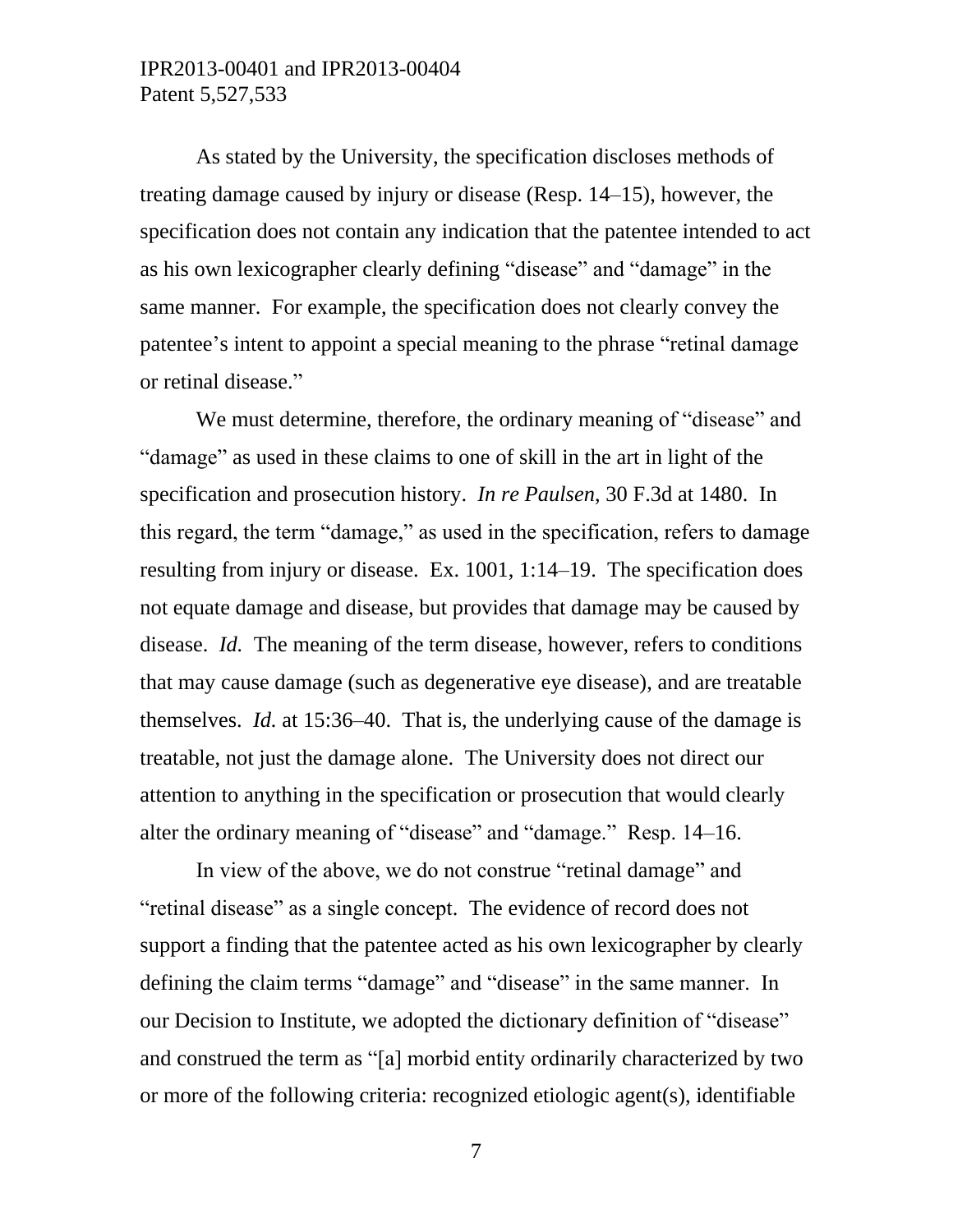group of signs and symptoms, or consistent anatomic alterations." Dec. 8–9; *see,* Pet. '401 (citing Ex. 1040). We adopted the dictionary definition of "damage" and construed the term as "[h]arm, diminution, or destruction of an organ, body part, system, or function." *Id*. We maintain these constructions for "disease" and "damage" as they are consistent with the use of these terms in the Specification. "Retinal damage" refers to damage to the retina and "retinal disease" refers to disease of the retina. The phrase "retinal damage or retinal disease" refers to either retinal damage or retinal disease.

We also maintain our constructions of "disease" and "damage" with respect to claims 8–12, which recite particular types of retinal damage, and thus, further limit "retinal damage" recited in claim 1. Claims 8–12, however, do not limit further "retinal disease," as recited in claim 1. Thus, for example, claim 12 encompasses a method of treating an individual suffering from damage caused by age-related macular degeneration or suffering from any retinal disease.

#### *B. The Prior Art*

#### *1. Summary of Grangaud*

Grangaud discloses the results of experiments conducted on rats fed a vitamin A-deficient diet. Ex. 1002, 43. The animals developed complications of vitamin A deficiency that included xerophthalmia ("dry eye") and death. Visible signs of xerophthalmia were described as ocular lesions. *See e.g.*, *id.* at 44, 49. The restoration of vitamin A or astaxanthin to the vitamin A-deficient diet was sufficient to heal the ocular lesions. *Id*. Grangaud concluded that astaxanthin has vitamin A activity. *Id*. at 56.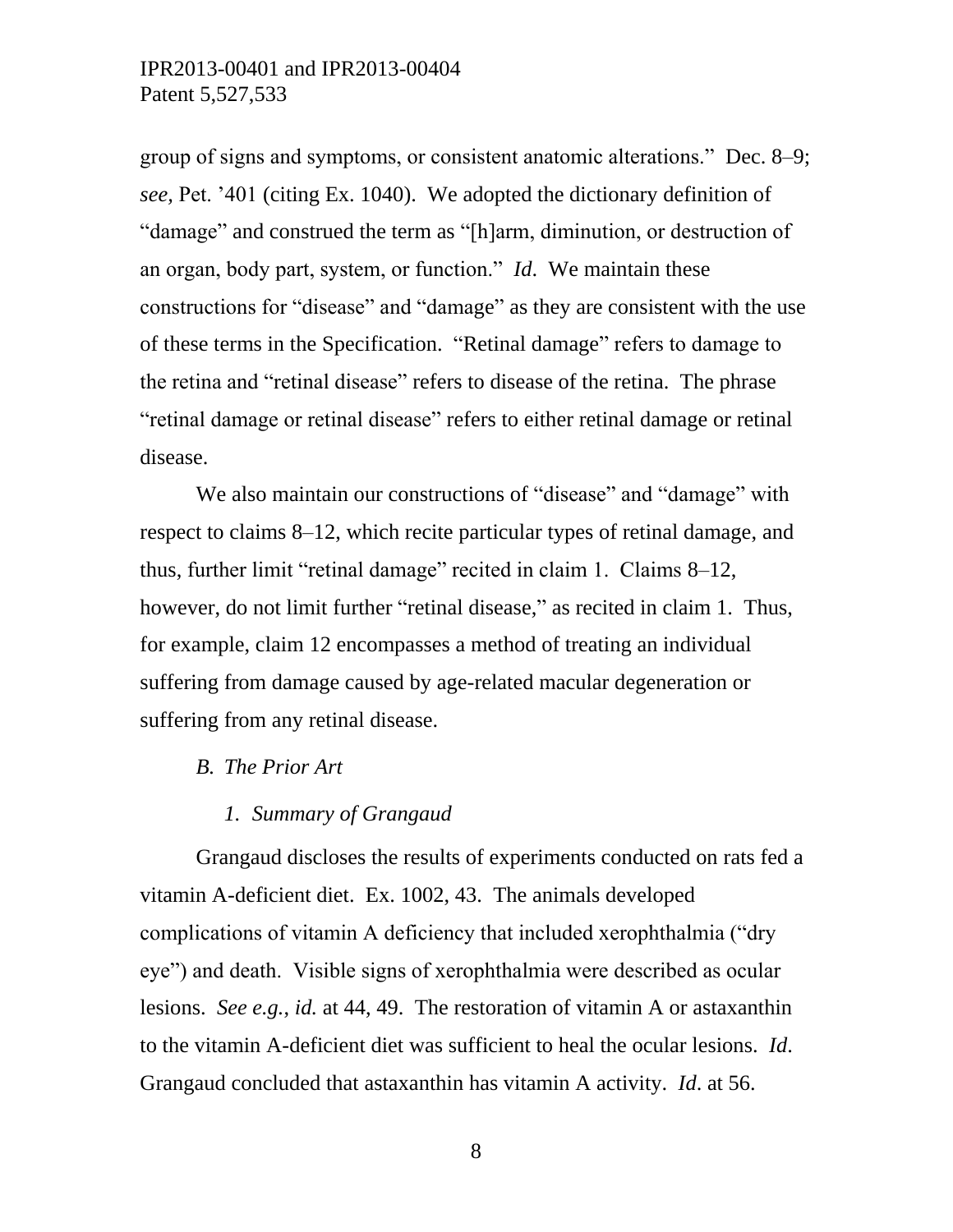Grangaud further noted that the antioxidant strength of astaxanthin is comparable to that of vitamin A, and that astaxanthin shares the antixerophthalmic activity of vitamin A. *Id*.

Grangaud is silent as to the mechanism of the disease pathogenesis for vitamin A deficiency. Grangaud provides no evidence tending to establish that the vitamin A-deficient rats exhibited retinal damage.

#### *2. Summary of Dowling*

Dowling discloses the results of a study showing the effect of vitamin A deficiency on the fine structure of the retina. Ex 1026. Dowling used an albino rat model kept on a vitamin A-free diet, supplemented with vitamin A acid. *Id.* at 85. The vitamin A acid kept the rats healthy and growing, but did not support the visual cycle and thus the rats gradually become nightblind. *Id.* Dowling discloses that the visual cells (photoreceptor cells) of animals fed such a diet degenerated after 2 months on the diet. *Id.* at 87–88. Other retinal cells, such as bipolar and ganglion cells, however, appeared normal, even after 6 months on the diet. *Id.* Dowling also discloses that the damage to the retinal cells is reversible by giving vitamin A to the deficient animals. *Id.* at 94.

#### *C. Patentability of Original Claims*

To prevail in its challenges to the patentability of claims, the petitioner must establish facts supporting its challenges by a preponderance of the evidence. 35 U.S.C. § 316(e); 37 C.F.R. § 42.1(d).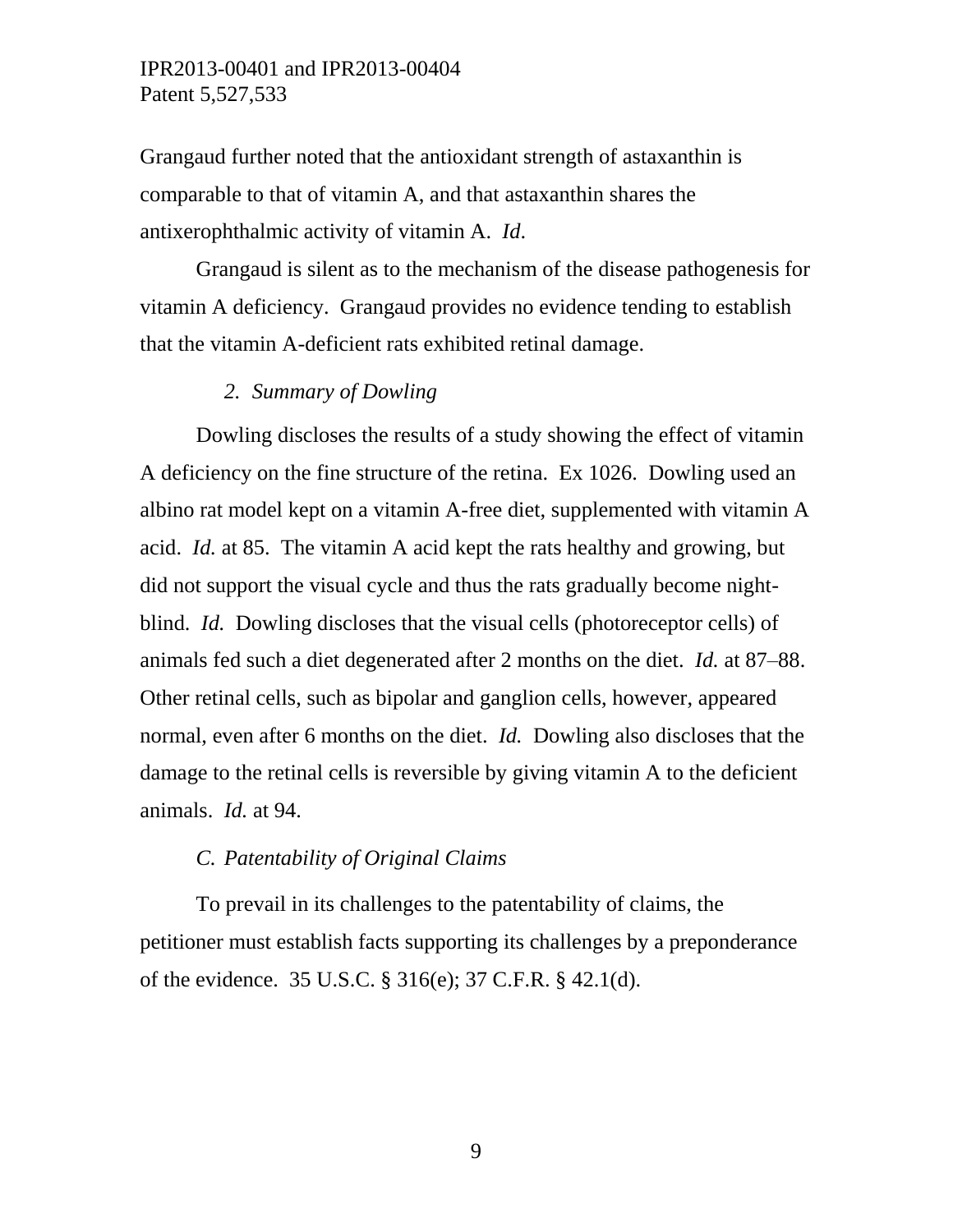### *1. Anticipation of Claims 1, 3, 8–15, 21, 22, and 26 by Grangaud*

The Court of Appeals for the Federal Circuit summarized the analytical framework for determining whether prior art anticipates a claim as follows:

If the claimed invention was "described in a printed publication" either before the date of invention, 35 U.S.C. § 102(a), or more than one year before the U.S. patent application was filed, 35 U.S.C. § 102(b), then that prior art anticipates the patent. Although § 102 refers to "the invention" generally, the anticipation inquiry proceeds on a claim-by-claim basis. *See Hakim v. Cannon Avent Group, PLC*, 479 F.3d 1313, 1319 (Fed. Cir. 2007). To anticipate a claim, a single prior art reference must expressly or inherently disclose each claim limitation. *Celeritas Techs., Ltd. v. Rockwell Int'l Corp.*, 150 F.3d 1354, 1361 (Fed. Cir. 1998). But disclosure of each element is not quite enough—this court has long held that "[a]nticipation requires the presence in a single prior art disclosure of all elements of a claimed invention *arranged as in the claim*." *Connell v. Sears, Roebuck & Co.*, 722 F.2d 1542, 1548 (Fed. Cir. 1983) (citing *Soundscriber Corp. v. United States*, [] 360 F.2d 954, 960 (1966) (emphasis added)).

*Finisar Corp. v. DirecTV Grp., Inc.*, 523 F.3d 1323, 1334–35 (Fed. Cir.

2008). We must analyze prior art references as a skilled artisan would. *See Scripps Clinic & Res. Found. v. Genentech, Inc.*, 927 F.2d 1565, 1576 (Fed. Cir. 1991) (to anticipate, "[t]here must be no difference between the claimed invention and the reference disclosure, as viewed by a person of ordinary skill in the field of the invention").

To establish inherent disclosure, the evidence must show that a feature necessarily is described in the reference, and that it would be recognized by persons of ordinary skill. *In re Robertson*, 169 F.3d 743, 745 (Fed. Cir. 1999); *cf. EMI Grp. N. Am., Inc. v. Cypress Semiconductor Corp*., 268 F.3d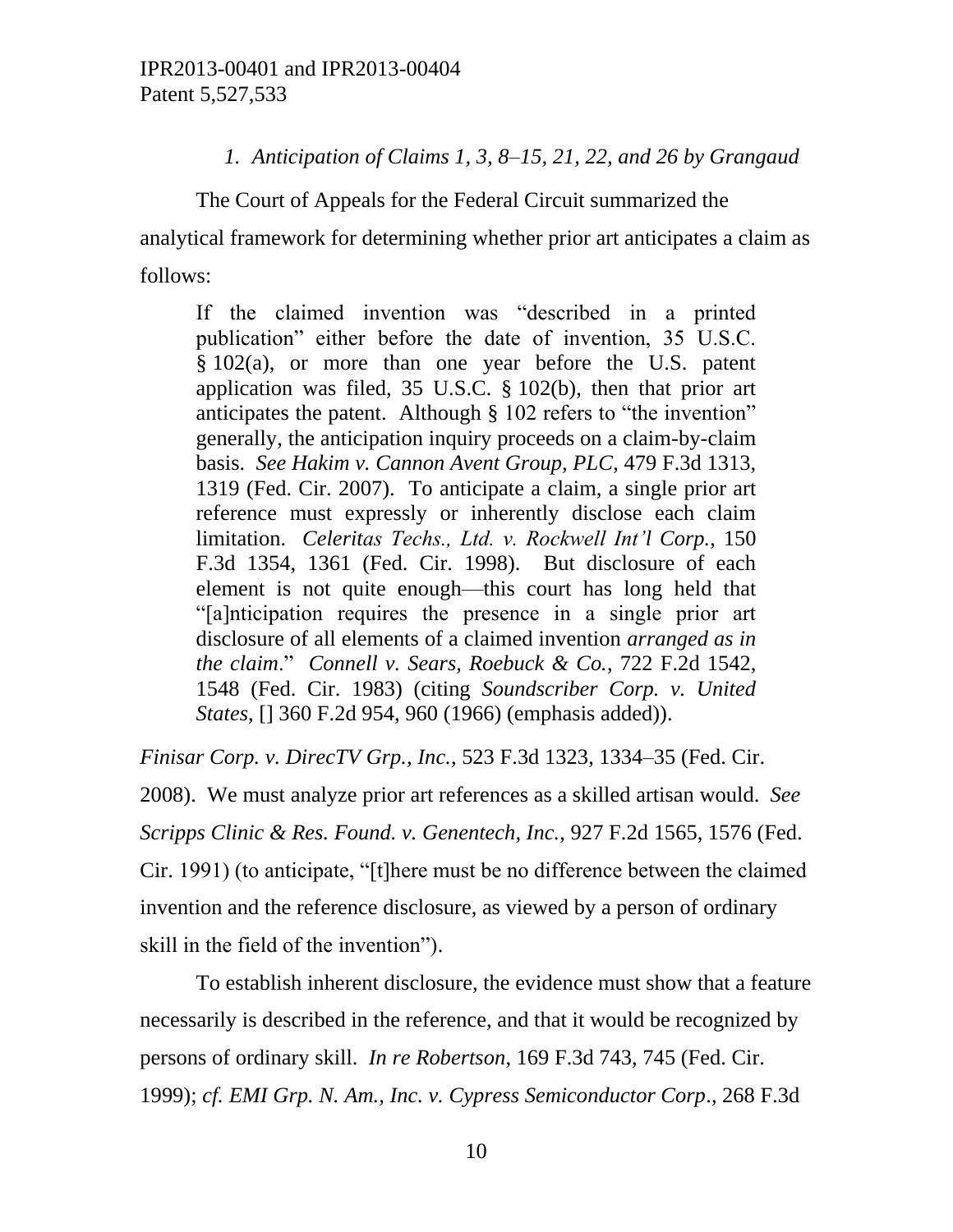1342, 1351 (Fed. Cir. 2001) ("Theoretical mechanisms or rules of natural law that are recited in a claim, that themselves are not patentable, however, do not need to be recognized by one of ordinary skill in the art for a finding of inherency."). The mere fact that a certain thing may result from a given set of circumstances is not sufficient to establish inherency. *In re Rijckaert*, 9 F.3d 1531, 1534 (Fed. Cir. 1993). Inherency may not be established by probabilities or possibilities. *In re Oelrich*, 666 F.2d 578, 581 (CCPA 1981).

Cyanotech contends that Grangaud's disclosure of the administration of dietary astaxanthin to cure xerophthalmia ("dry eye") in vitamin Adeficient rats anticipates claims 1, 3, 8–15, 21, 22, and 26, which are directed to a method of administering a therapeutically effective amount of astaxanthin to improve the vision of an individual suffering from retinal damage or retinal disease. Pet. 15–17. For the reasons expressed below, we conclude that Cyanotech has demonstrated by a preponderance of evidence that Grangaud anticipates claims 1, 3, 8–14 and 26. Cyanotech has failed to establish by a preponderance of evidence that Grangaud anticipates claims 15, 21, and 22.

#### *a. Claims 1, 3, and 10*

Claim 1 encompasses a method of treating an individual suffering from retinal damage with the administration of astaxanthin in an amount sufficient to improve the vision of the individual. Claims 3 and 10 depend directly from claim 1. Claim 3 requires astaxanthin to be administered orally. Claim 10 specifies that the retinal damage may be photoreceptor cell retinal damage.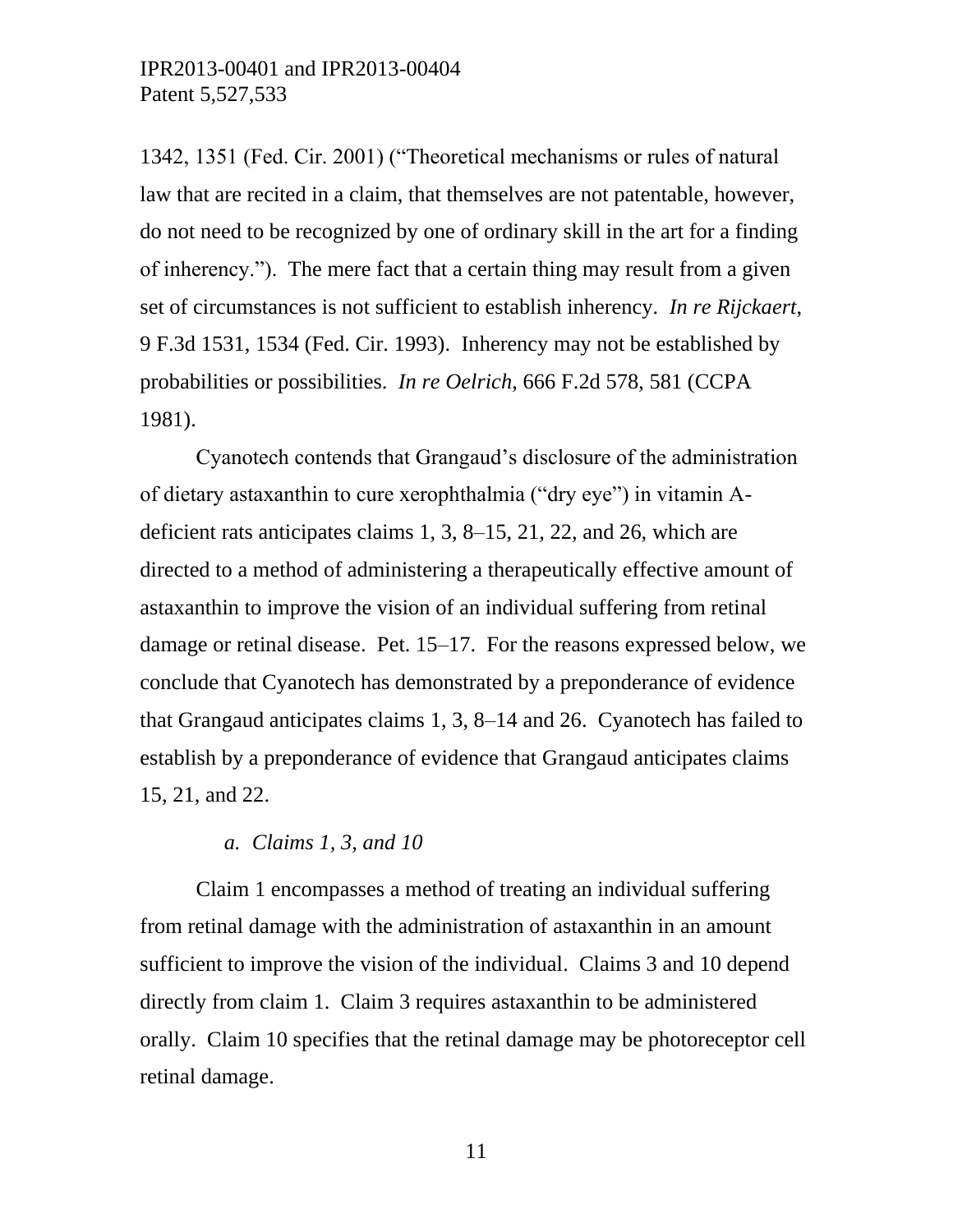Although Grangaud discloses the administration of astaxanthin to cure ocular lesions (Ex. 1002, 43, 44, 49), Cyanotech concedes that Grangaud does not discuss whether or not vitamin A-deficient rats exhibit retinal damage. Pet. 18–19. Cyanotech contends, however, that animals developing xerophthalmia due to vitamin A-deficiency inherently suffer retinal damage. *Id.* For support of this assertion, Cyanotech relies on the Declaration of Florian J. Schweigert ("Schweigert declaration") (Ex. 1033) to establish that vitamin A-deficient rats exhibiting dry eye necessarily have retinal damage and, more specifically, photoreceptor cell retinal damage.

With reference to Dowling (Ex. 1026), Dr. Schweigert testifies that severe vitamin A deficiency causes degeneration in the retina that precedes dry eye. Ex. 1033 ¶¶ 27, 36, and 39–43. Dowling reported that albino rats experienced degeneration of visual cells (photoreceptor cells) after about 2 months of vitamin A deficiency. Ex. 1026, 87-88. Such retinal damage could be reversed upon restoring vitamin A to rats' diets. *Id.* at 94. The other retinal cells (bipolar and ganglion cells), however, appeared normal with vitamin A deficiency. *Id.* at 87-88. According to Schweigert, the astaxanthin administration by Grangaud necessarily treats retinal damage, because astaxanthin is converted in rat retina into vitamin A, which is then used to reconstruct the retina. Ex. 1033 ¶¶ 23 and 43; *see* Ex. 1045, 59, 60, and 160.

The University argues that at the time of invention it was accepted scientific fact that astaxanthin did not have any Vitamin A activity. Resp. 30–31 and 35–36 (citing Ex. 2015 ¶¶ 97–102; Ex. 2010, 2483). The University adds that the work of Grangaud was rejected as unreliable to establish that astaxanthin exhibited Vitamin A activity. *Id.* at 30–31. These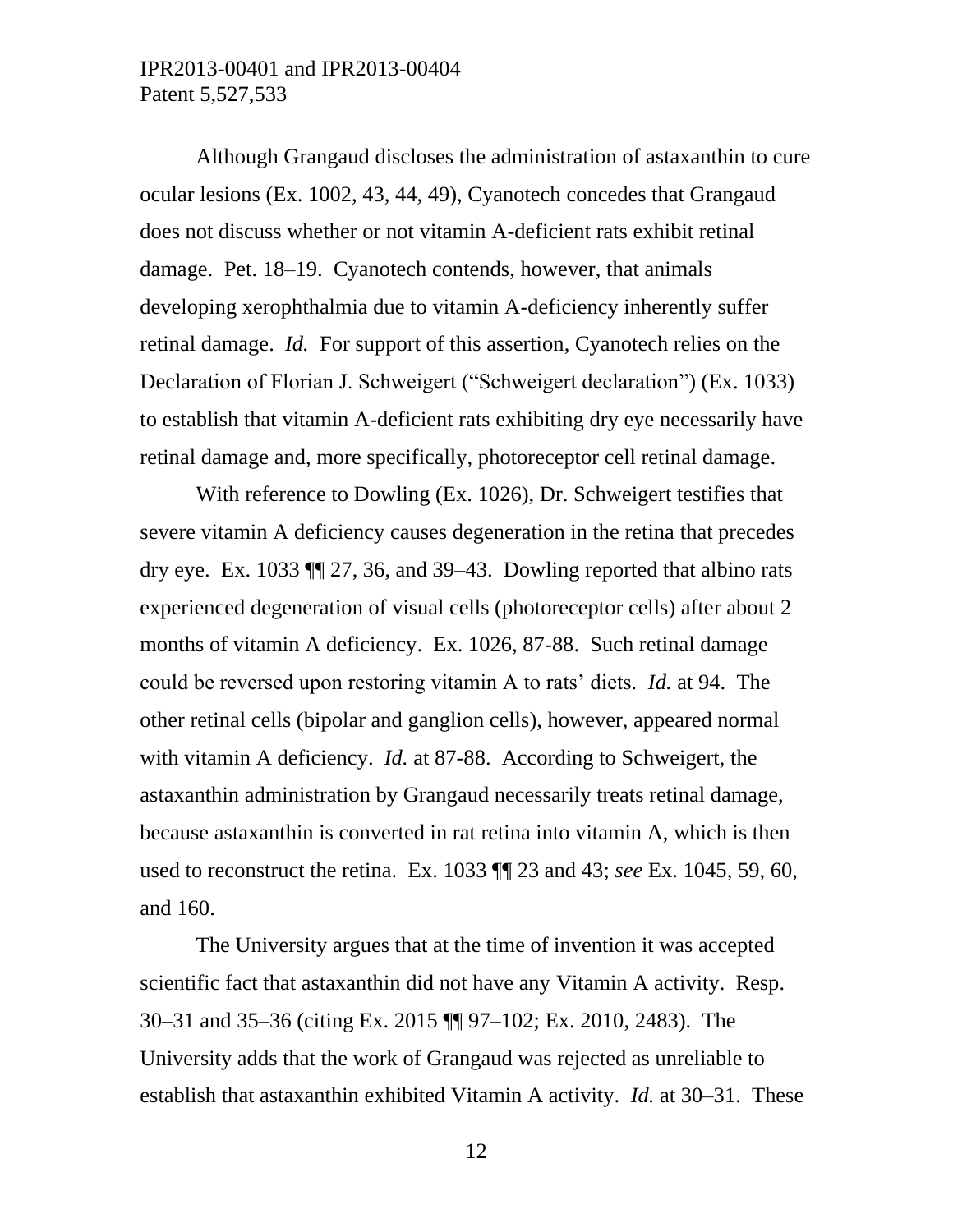arguments are unpersuasive to controvert the evidence presented by Cyanotech that, during Vitamin A deficiency, astaxanthin is converted to Vitamin A by the rat. Ex. 1002, 44; Ex. 1033 ¶¶ 42–43 and 51; Ex. 1045, 59–60, 73, 160, 163–164. That is, while astaxanthin itself is without Vitamin A-like activity, a biological pathway exist in rats that is capable of metabolically converting astaxanthin to Vitamin A, whereby Vitamin A may present its own activity.

In view of the above, we conclude that the preponderance of the evidence presented by Cyanotech demonstrates that retinal damage is inherent to the condition of vitamin A deficiency-induced xerophthalmia. Grangaud's animals were kept on a vitamin A-deficient diet for about 2 months (Ex. 1002, 43), and Dowling supports a conclusion that animals kept on such a diet would have suffered retinal damage. Ex. 1026, 88–89. Dowling also supports a finding that restoration of vitamin A to the diet could reverse the damage caused by a vitamin A deficiency. *Id.* at 94–96. Grangaud did not administer vitamin A itself, but rather administered astaxanthin. Astaxanthin, however, is capable of being converted to vitamin A in rats, which then would be available to correct the retinal damage caused by a vitamin A-deficient diet, as well as treat ocular lesions resulting from xerophthalmia, thereby improving the vision of the rats. Pet., 14-16; Ex. 1002, 44; Ex. 1033 ¶¶ 42–43 and 51; Ex. 1045, 60 and 160. As such, the inherent action of astaxanthin would have resulted in improved vision in Grangaud's animal model.

The University argues that it is unclear whether Grangaud isolated astaxanthin. *Id.* at 27–31. The University contends that Grangaud's spectrographic analysis of the *Aristoeomorpha foliacea* (krill) oil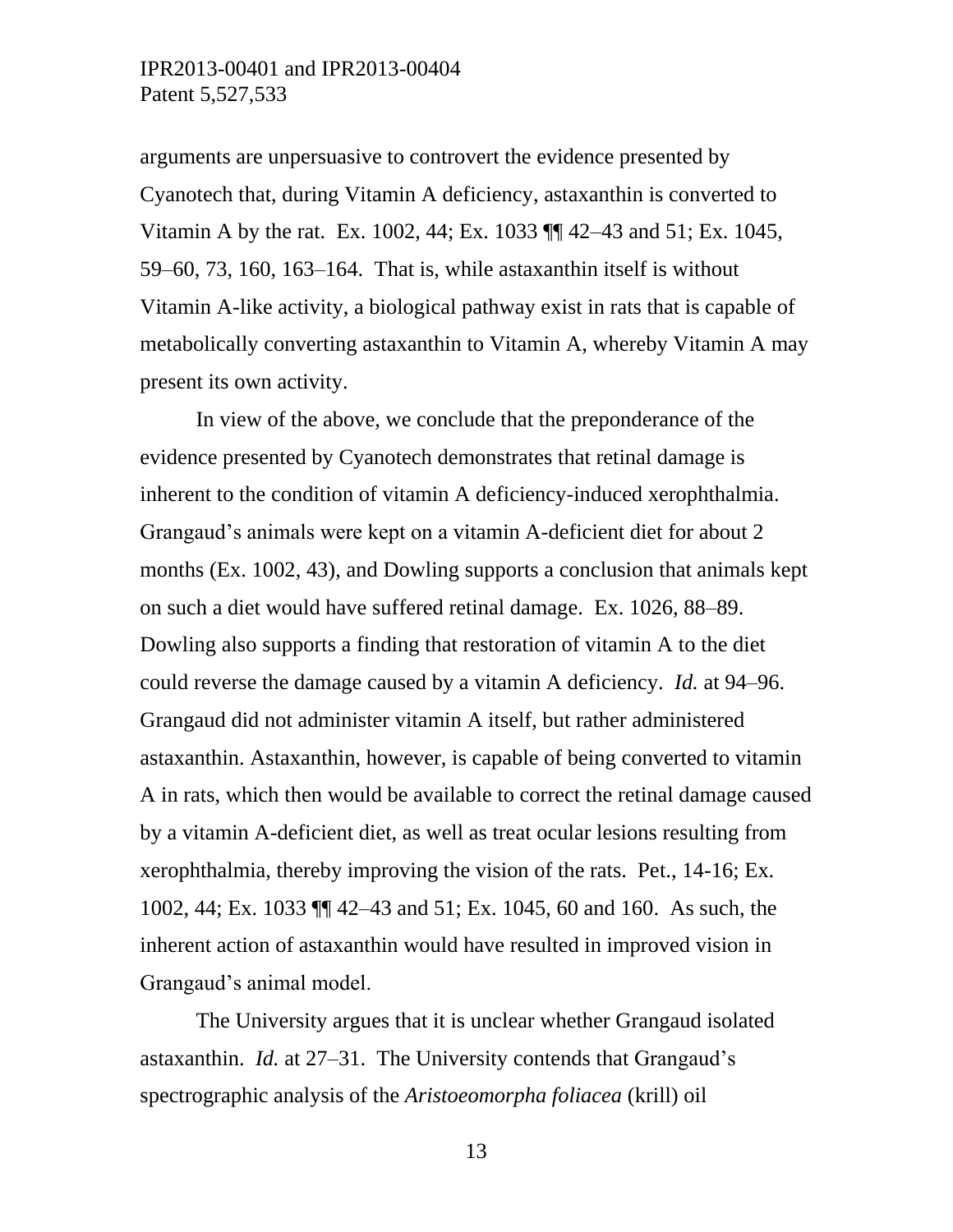administered to the xeropthalmic rats was insufficient to identify the active compound in the oil as astaxanthin because the peaks observed by Grangaud were "broad" and different from the peak for free astaxanthin referenced in the literature (492 nm). Resp. 28 (citing Ex. 2015 at  $\P$  86–90). That is, the University argues that it is unclear whether Grangaud isolated astaxanthin or whether Grangaud correctly identified astaxanthin as the compound that gave rise to the observed vitamin A activity. *Id.* at 27–31.

We are not persuaded by the University's argument. Even if we were to agree with the University that Grangaud's krill oil contained other carotenoids, the University does not dispute that Grangaud's krill oil contained astaxanthin, which, upon administration to vitamin A-deficient rats, is converted to vitamin A for use in the retina. Ex. 1002, 50:31–51:20; Ex. 1033 ¶¶ 23, 42, 43, 51.

The University's also argues that neither Grangaud nor Dowling suggests that vitamin A deficiency (to which each is directed) is related, in any way, to either free radical damage to a retina or central nervous system, or to any of the disorders or diseases to which the claims are directed. This argument is unpersuasive as the evidence shows that astaxanthin is converted in vivo to vitamin A, which is then available to treat vitamin A deficiency-induced xerophthalmia. Ex. 1002, 50:31–51:20; Ex. 1033 ¶¶ 23, 42, 43, 51

In view of the above, we find that Grangaud's disclosure of a method of feeding astaxanthin to rats suffering vitamin A deficiency-induced xerophthalmia meets all elements of the methods recited in claims 1, 3, and 10. Accordingly, we conclude that Grangaud anticipates claims 1, 3, and 10.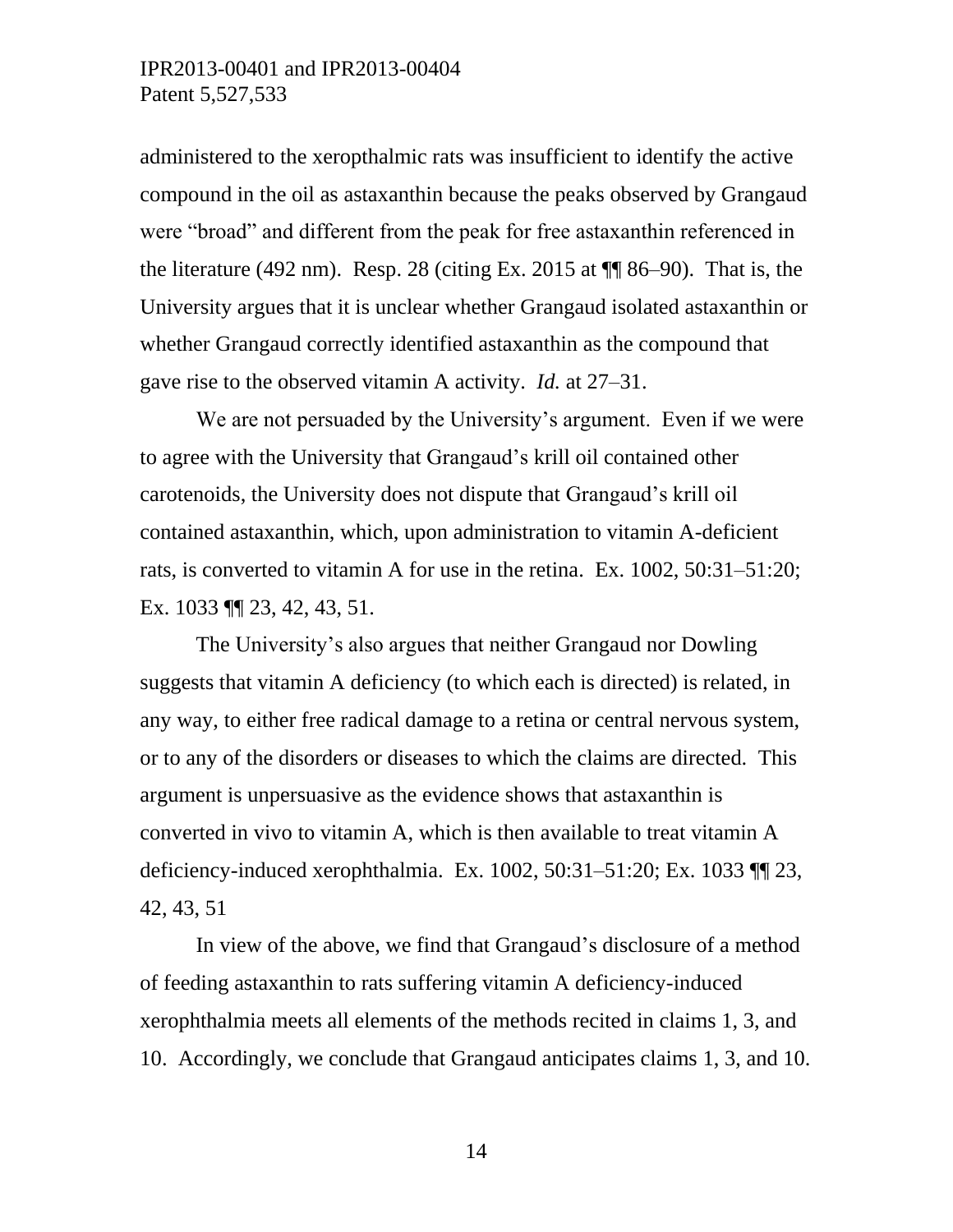#### *b. Claims 8–9 and 11–12*

Claims 8–9 and 11–12 depend directly from claim 1 and further limit the retinal damage element of claim 1. Claim 8 requires the retinal damage to include free radical-induced retinal damage. Claim 9 requires the retinal damage to include light-induced retinal damage. Claim 10 requires the retinal damage to include ganglion cell retinal damage. Claim 11 requires the retinal damage to include age-related macular degeneration.

The evidence of record shows that vitamin A functions as a precursor to the structural protein rhodopsin, found in the retina. Ex. 2105 ¶ 84. Dowling discloses that the loss of this structural protein in vitamin-A deficiency causes photoreceptor cell loss and night-blindness, which may be corrected by adding vitamin A back to the diet. Ex. 1026; *see* Ex. 1045, 29– 30 and Ex. 2015 ¶ 46. In view of the above, we find that the preponderance of the evidence presented by Cyanotech supports a finding that Grangaud's animals were suffering from vitamin A deficiency that necessarily resulted in retinal damage.

The preponderance of the evidence presented by Cyanotech, however, fails to demonstrate that Grangaud's animals were suffering necessarily from free radical-induced retinal damage (claim 8) or light-induced retinal damage<sup>5</sup> (claim 9). Certain forms of vitamin A may have antioxidant properties, and thus, be capable of protecting the retina from free radicalinduced retinal damage (Ex. 1033 ¶ 37), however, vitamin A is not the only antioxidant that plays a role in the retina—at least both vitamin C and E also

l

 $<sup>5</sup>$  Light generates free radicals in the retina, and thus, light-induced retinal</sup> damage is a specific form of free radical-induced retinal damage. Ex. 2015, ¶ 60; *see* Ex. 1001, 2:1-4.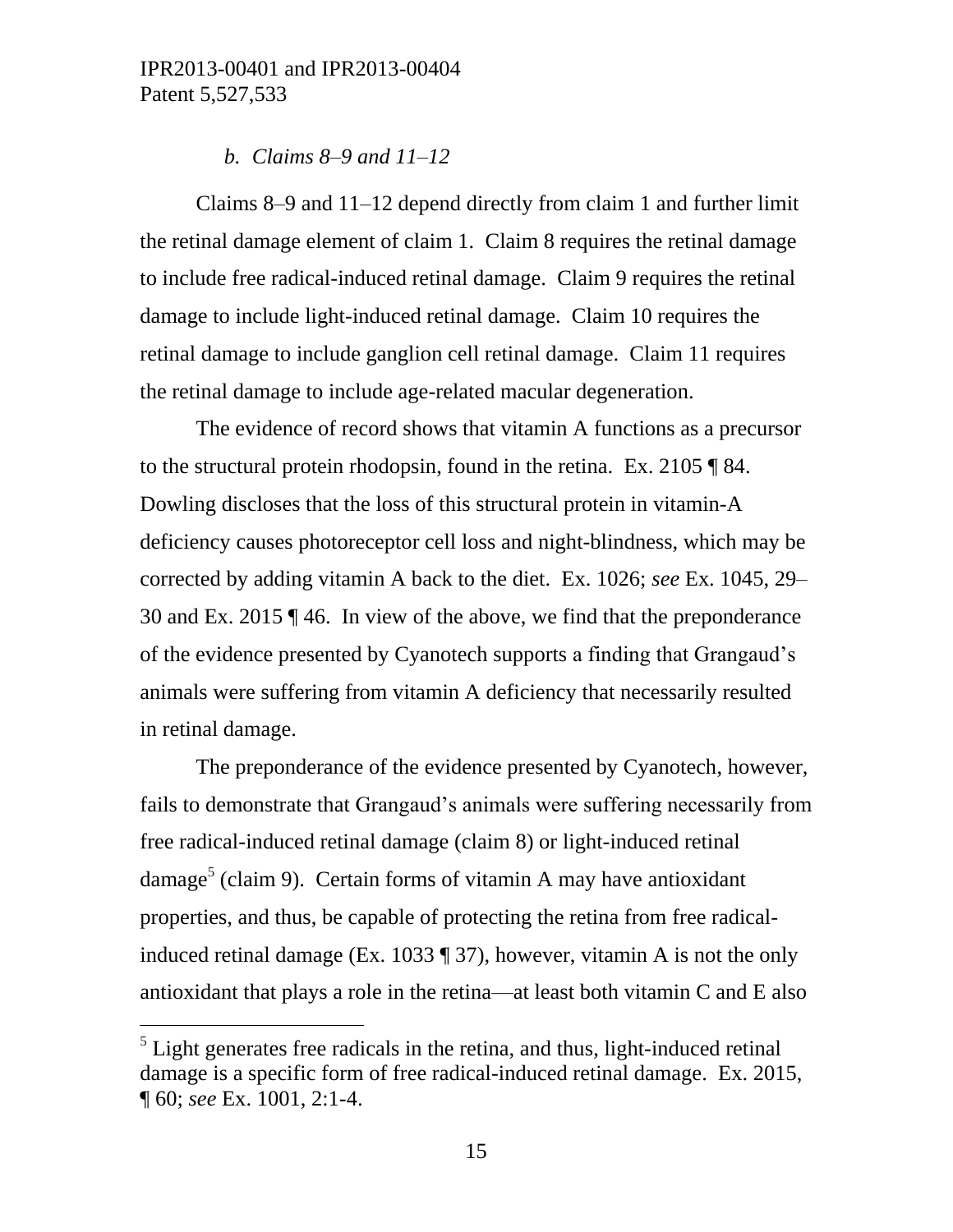play an antioxidant role in the retina. Ex. 1029 and Ex. 1045, 18–19. Grangaud's animals were suffering from vitamin A deficiency, but the retinal damage seen with this condition may be explained by the lack of rhodopsin. Ex.  $2015 \text{ T}$  50 and Ex. 1045, 86–88. There is insufficient evidence on this record to conclude that the absence of vitamin A alone would create conditions that resulted necessarily in free radical-induced retinal damage. Accordingly, we are not able to conclude that Grangaud's animals were suffering necessarily from free radical-induced retinal damage, as required by claims 8 and 9.

Regarding claim 11, Dowling teaches that animals suffering from vitamin A deficiency have normal ganglion cells. Ex. 1026, 88. Thus, the evidence does not support a finding that Grangaud's animals were experiencing ganglion cell retinal damage. Ex. 1026. Regarding claim 12, Grangaud does not disclose the treatment of an animal suffering from agerelated macular degeneration. Accordingly, we are not able to conclude that Grangaud's animals were necessarily suffering from the conditions required by claims 11 and 12.

However, as discussed previously, we do not construe the phrase "retinal damage or retinal disease" as a single concept. As such, claims 8–9 and 11–12 do not limit further the concept of disease in the preamble of claim 1, from which claims 8–9 and 11–12 depend. We also construed the term "disease" to refer to conditions in which the underlying cause of damage is treatable. In this regard, Grangaud discloses a method of treating an individual suffering from retinal disease—that is, xerophthalmia. Xerophthalmia is a nutritional disorder that may be treated by replacement of vitamin A, and thus, meets the element of retinal disease recited in the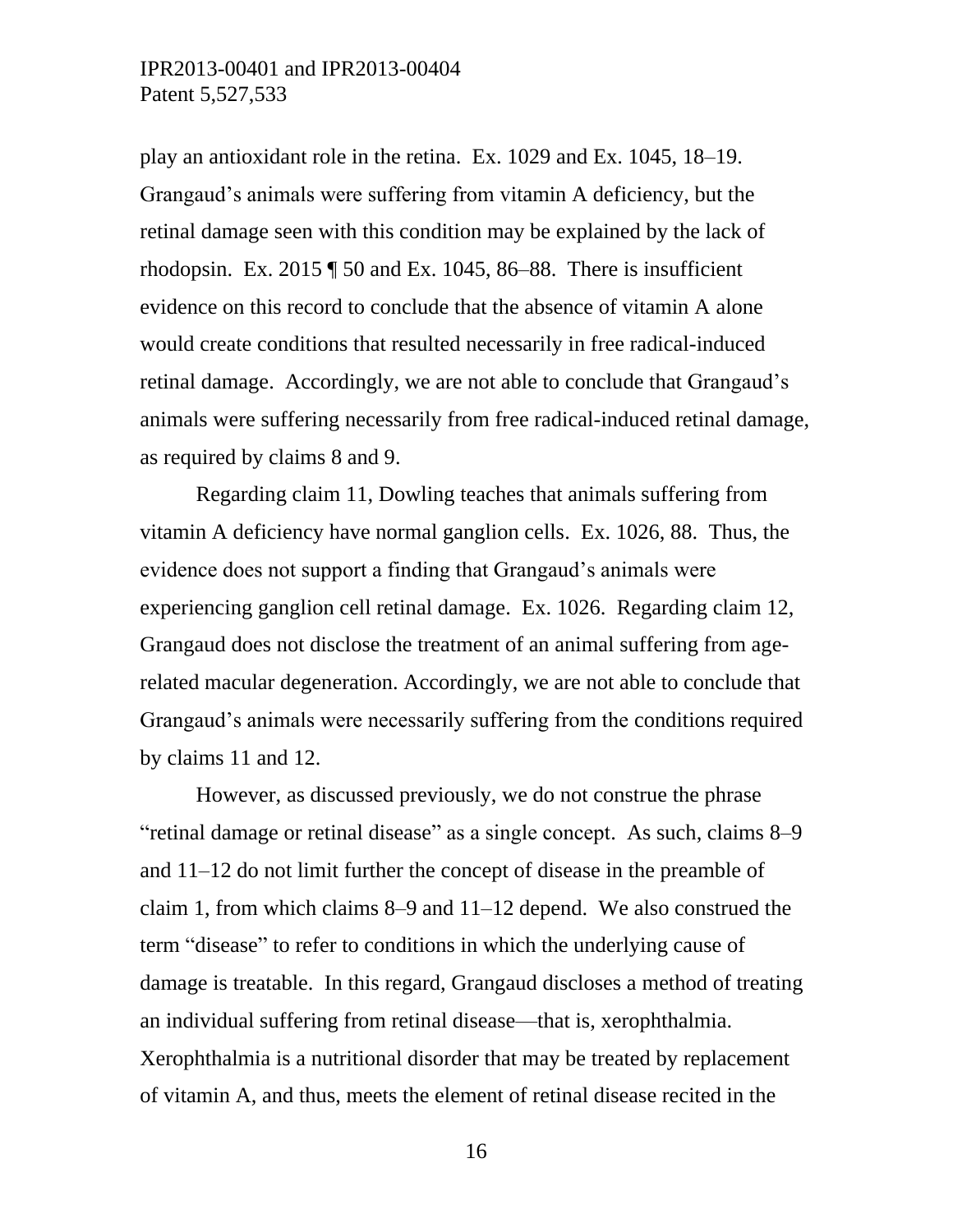claims. Ex. 2015 ¶ 56. Accordingly, we conclude that Grangaud anticipates claims 8–9 and 11–12.

*c. Claim 13*

Claim 13 recites a method comprising administering a therapeuticallyeffective amount of astaxanthin to protect neurons in a retina from freeradical induced retinal injury. Cyanotech presents evidence that astaxanthin is an antioxidant that is capable of being transported into the retina, and argues that the biological role of astaxanthin obtained from the diet inherently involves protecting neurons in a retina from free-radical induced retinal injury. Pet. 14–15, 22 and 59 (citing Ex. 1002 and Ex. 1033 ¶¶ 24–25 and 43–45).

As discussed above, Grangaud discloses the results of experiments conducted on albino rats fed a vitamin A-deficient diet. Ex. 1002, 43. The University does not dispute that astaxanthin obtained from the diet is capable of crossing the blood-retinal barrier to protect neurons in a retina from freeradical induced damage. Resp. 4–8. Rather, the University argues that evidence of record does not demonstrate that vitamin A protects the retina from free-radical attack and that the vitamin A-deficient rats in Grangaud do not suffer retinal damage from free radicals necessarily. *Id.* at 12 and 19–24.

The language of claim 13, however, does not require the administration of vitamin A nor does it require an individual to suffer from free-radical damage. Claim 13 requires the administration of astaxanthin to an individual and, as summarized above, both parties agree that astaxanthin's biological role involves antioxidant activities in the retina. Paper 64, 18:10–13; Resp. 5. Thus, the necessary result of such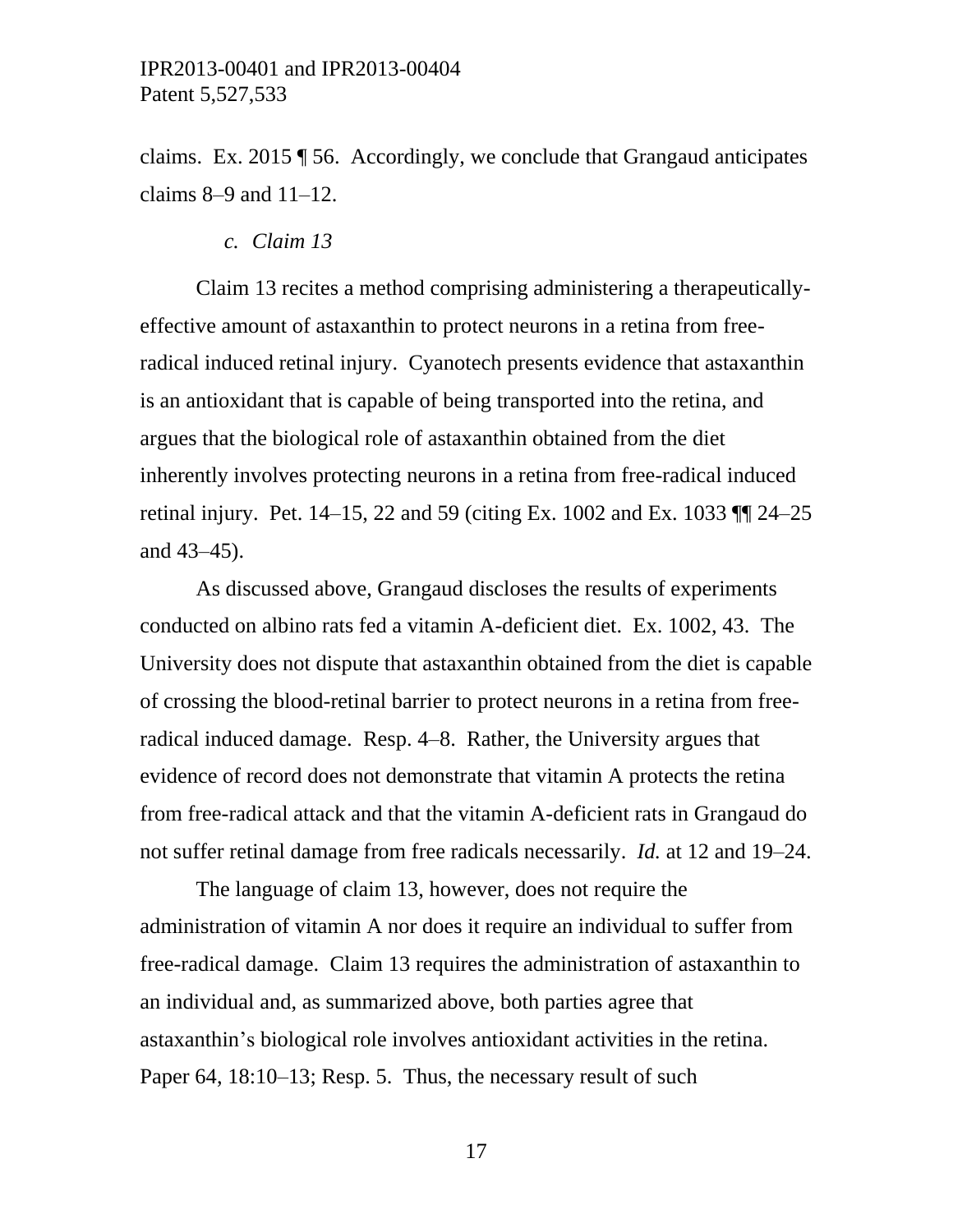administration would be protection of neurons in a retina from free-radical induced retinal injury. Accordingly, we conclude that Grangaud anticipates claim 13.

#### *d. Claim 14*

Claim 14 recites a method of treating an individual suffering from neuronal damage to a retina comprising administering a therapeuticallyeffective amount of astaxanthin to the individual to improve the condition of the retina. As discussed above with regard to claims 1 and 10, the preponderance of evidence of record demonstrates that neuronal damage to a retina is inherent to the condition of vitamin A deficiency-induced xerophthalmia. Furthermore, as discussed above, the inherent action of astaxanthin involves conversion to vitamin A, which is then available to repair the retina, thereby improving vision in Grangaud's animal model. Accordingly, Grangaud's method of feeding astaxanthin to rats suffering vitamin A deficiency-induced xerophthalmia meets all elements of claim 14.

#### *e. Claim 15*

Claim 15 depends from claim 14 and specifies that the neuronal damage may be caused by photic injury to the retina. Cyanotech contends that damage resulting from photo injury is caused by free radicals created by photic energy. Pet. 23.

As discussed above with regard to claim 8, the preponderance of evidence of record does not support a conclusion that Grangaud's animals were suffering necessarily from free radical-induced retinal damage caused by photic injury. Certain forms of vitamin A may have antioxidant properties, and thus, be capable of protecting the retina from free radical-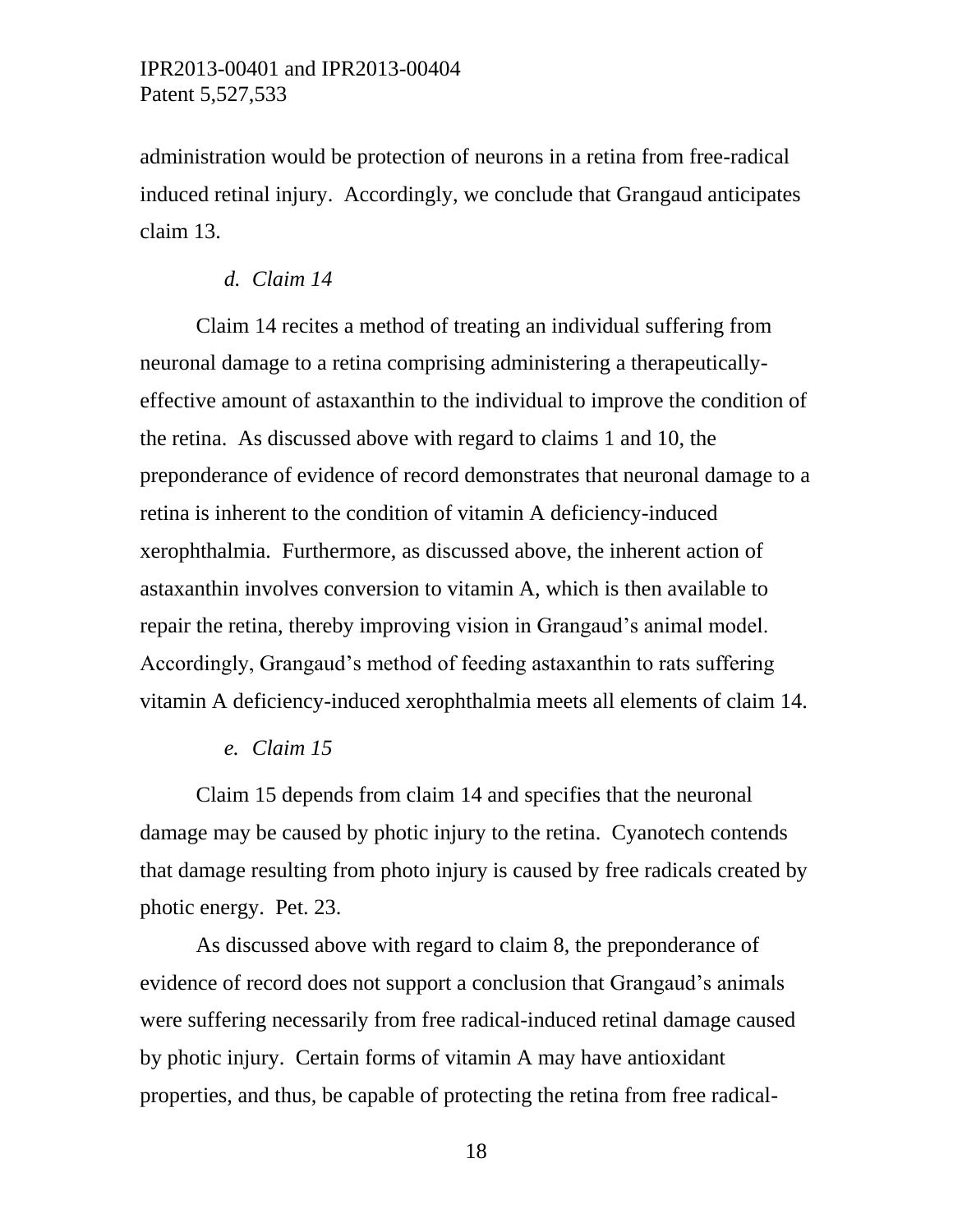induced retinal damage (Ex. 1033 ¶ 37), however, vitamin A is not the only antioxidant that plays a role in the retina—at least both vitamin C and E also play an antioxidant role in the retina. Ex. 1029 and Ex. 1045, 18–19. Grangaud's animals were suffering from vitamin A deficiency, but the retinal damage seen with this condition may be explained by the lack of rhodopsin. Ex.  $2015 \text{ T}$  50 and Ex. 1045, 86–88. There is insufficient evidence to conclude that the absence of vitamin A alone would create conditions that resulted necessarily in free radical-induced retinal damage. Accordingly, we are not persuaded that the preponderance of evidence shows that Grangaud's animals were necessarily suffering from photic injury, as required by claim 15.

### *f. Claims 21 and 22*

Claim 21 recites a method of treating an individual suffering from a free radical-induced injury to a central nervous system. Claim 22 depends from claim 22 and specifies that the central nervous system may be the retina. As discussed above with regard to claim 15, the preponderance of evidence of record does not support a conclusion that Grangaud's animals were necessarily suffering from free radical-induced retinal damage. Accordingly, we are not able to conclude that the preponderance of evidence shows that Grangaud's animals were necessarily suffering from free radicalinduced injury as required by claims 21 and 22.

#### *g. Claim 26*

Claim 26 recites a method comprising administering a therapeutically effective amount of astaxanthin to retard the progress of a degenerative retinal disease. The specification identifies age-related macular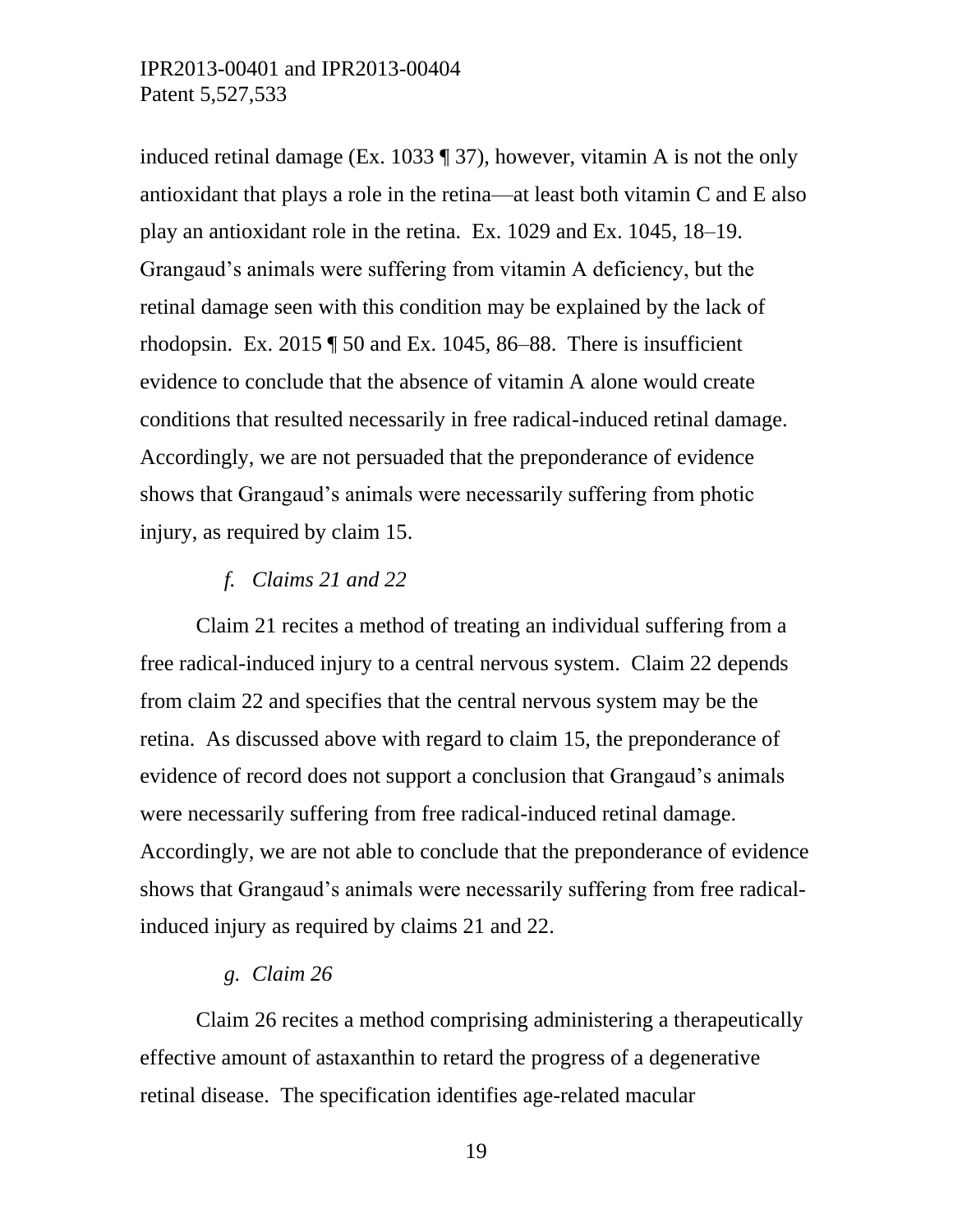degeneration as one such degenerative retinal disease. Ex. 1001, 15:36–40. The specification also discloses that degenerative retinal diseases result in injury to the photoreceptor cells. *Id.* at 7:50–59.

Grangaud discloses the administration of astaxanthin to rats suffering from xerophthalmia due to being kept on a vitamin A-deficient diet. Ex. 1002, 43. Vitamin A deficiency inherently results in the loss of photoreceptor cells. Ex. 1033 ¶¶ 27, 36, and 39–43; *see* Ex. 1026, 87–88. Due to this loss of photoreceptor cells, we consider vitamin A deficiency a degenerative retinal disease encompassed by claim 26. Grangaud's administration of astaxanthin to vitamin A deficient rats necessarily retarded the progress of retinal damage caused by vitamin A deficiency—astaxanthin is converted in rat retina into vitamin A, which then is used to reconstruct the retina. Ex. 1033 ¶¶ 23 and 43; *see* Ex. 1045, 59, 60, and 160. Accordingly, Grangaud's method of feeding astaxanthin to rats suffering vitamin A deficiency-induced xerophthalmia meets all elements of the method recited in claim 26. We conclude that Grangaud anticipates claim 26.

#### *2. Obviousness*

"Section 103 [of 35 U.S.C.] forbids issuance of a patent when 'the differences between the subject matter sought to be patented and the prior art are such that the subject matter as a whole would have been obvious at the time the invention was made to a person having ordinary skill in the art to which said subject matter pertains.'" *KSR Int'l Co. v. Teleflex Inc.*, 550 U.S. 398, 406 (2007)(quoting 35 U.S.C. §103). To establish obviousness of a claimed invention, all the claim limitations must be taught or suggested by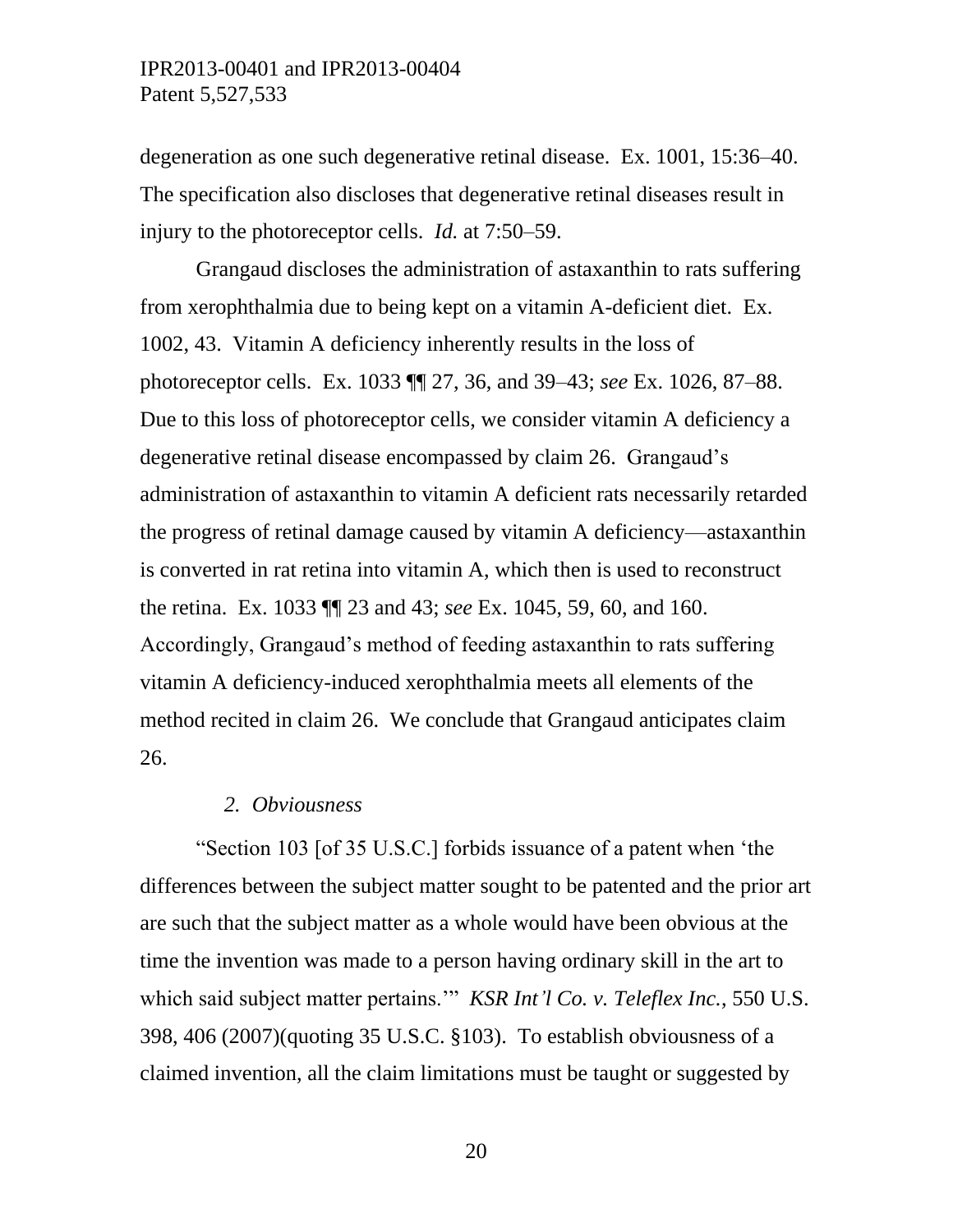the prior art. *See CFMT, Inc. v. Yieldup Int'l Corp.*, 349 F.3d 1333, 1342 (Fed. Cir. 2003).

To establish inherent disclosure, the evidence must show that a feature is necessarily described in the reference, and that it would be so recognized by persons of ordinary skill. *In re Robertson*, 169 F.3d 743, 745 (Fed. Cir. 1999).

Cyanotech contends that the combination of Grangaud and Dowling renders claims 1–15, 21, 22, and 26 obvious. For the reasons expressed below, we conclude that Cyanotech has demonstrated by a preponderance of evidence that the combination of Grangaud and Dowling would have rendered claims 1–14 and 26 obvious. Cyanotech has failed, however, to establish by a preponderance of evidence that claims 15, 21, and 22 would have been obvious.

> *a. Obviousness of Claims 1–15, 21, 22, and 26 over Grangaud and Dowling*

> > *(1)Claims 1–14 and 26*

Cyanotech challenges claims 1–14 and 26 as obvious over Grangaud and Dowling. Cyanotech presents substantially the same evidence for both their anticipation and obviousness challenges of claims 1, 3, 8–14, and 26. Pet. 29–44. With regard to claims 2 and 4–7, we determined in our Decision to Institute that the evidence presented Cyanotech's Petition reasonably supported a finding that the administration routes and dosages encompassed by claims 2 and 4–7 would have been a predictable variation of the teachings of Grangaud that could have been implemented by one of ordinary skill in the art. Dec. 15–16, (citing *KSR Int'l Co. v. Teleflex, Inc*., 550 U.S. 398, 417 (2007) ("If a person of ordinary skill can implement a predictable variation,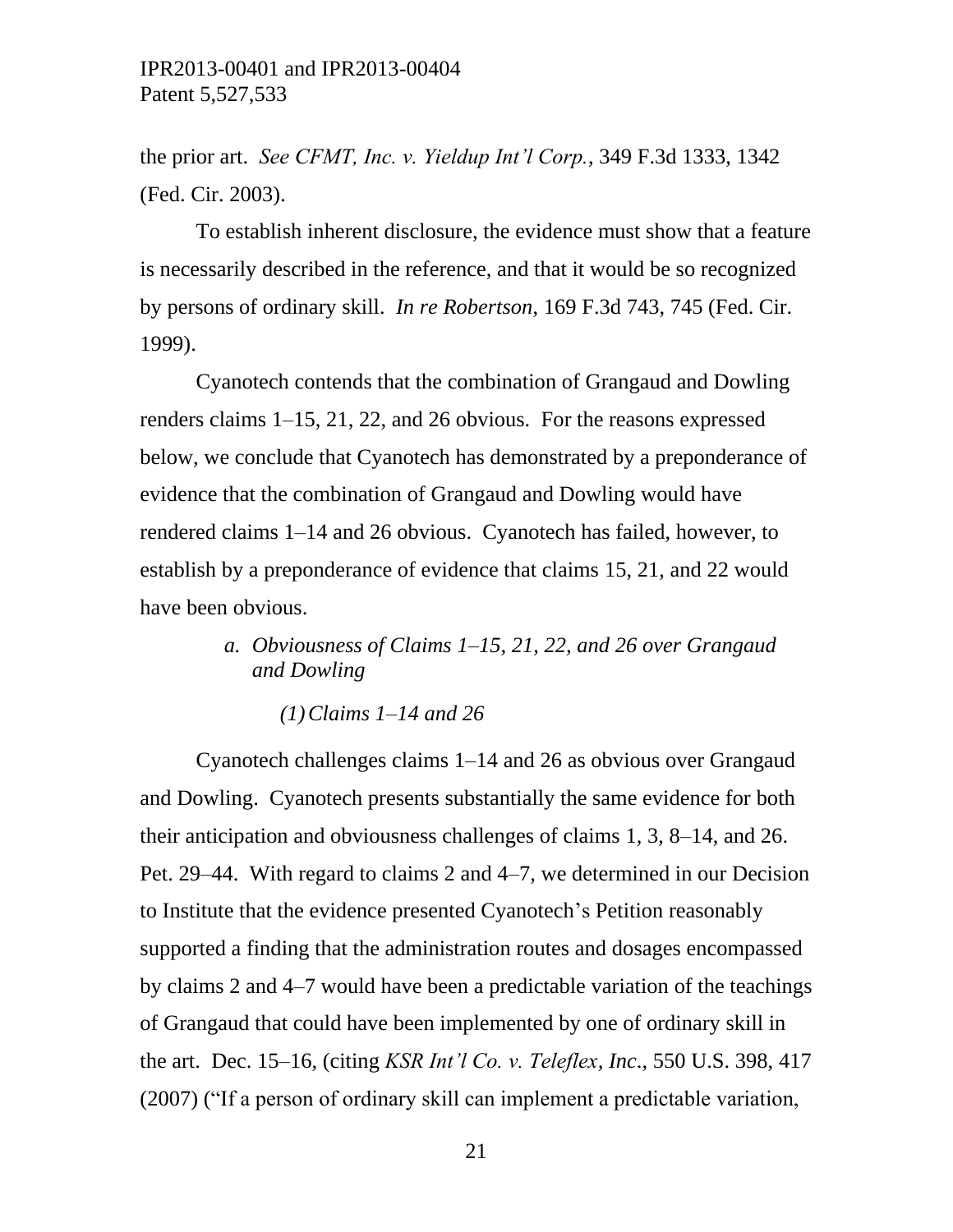§ 103 likely bars its patentability.")).

In its Response, the University argues separately for the nonobviousness of claims 8, 9 and 11–13. Resp. 33–40. The University further argues that several lines of objective evidence (or "secondary considerations") demonstrate the non-obviousness of claims 1–14 and 26. *Id.* at 45–51. In particular, the University argues praise (*id.* at 46–48), commercial success (*id.* at 49), commercial acquiescence (*id.*), copying (*id.* at 50), unexpected results (*id*. at 50–51), and long-felt but unmet need (*id.* at 51). The University does not argue separately for the nonobviousness of the elements recited in claims 1–7, 10, 14 and 26.

In making our decision on the obviousness of the University's claims over prior art, the entirety of the evidence submitted, including the evidence based on the applied prior art and the evidence of nonobviousness based on secondary consideration factors, has been considered as a whole.

Regarding the University's arguments addressing the specific elements of claims 8, 9, 11, and 12, we agree that Grangaud fails to disclose retinal damage comprising free radical-induced retinal damage (claim 8), light-induced retinal damage (claim 9), ganglion cell retinal damage (claim 11), and age-related macular degeneration (claim 12). We do not find claims 8, 9, 11, and 12 to be so limited, however, due to the recitation of "retinal disease" in independent claim 1. None of dependent claims 8, 9, 11, or 12 further limits the "retinal disease" recited in claim 1. Rather, we find that Grangaud discloses the treatment of xerophthalmia, which is a nutritional disorder that may be treated by replacement of vitamin A, and thus meets the element of retinal disease recited in these claims. Ex. 2015 ¶ 56.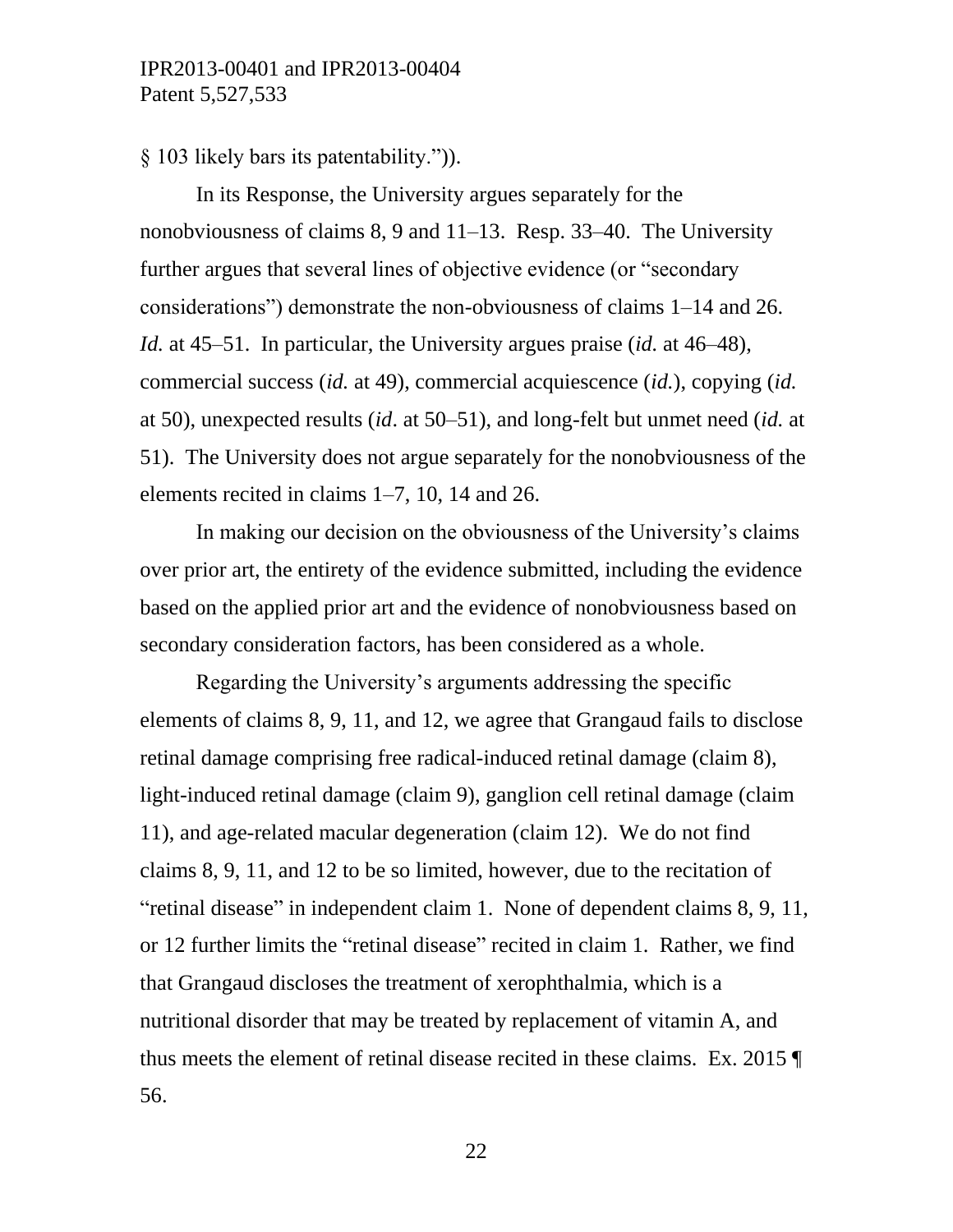As to secondary considerations, we note that factual inquiries for an obviousness determination include secondary considerations based on evaluation and crediting of objective evidence of nonobviousness. *Graham v. John Deere Co*., 383 U.S. 1, 17 (1966). Notwithstanding what the teachings of the prior art would have suggested to one with ordinary skill in the art at the time of the University's invention, the totality of the evidence submitted, including objective evidence of nonobviousness, may lead to a conclusion that the claimed invention would not have been obvious to one with ordinary skill in the art. *In re Piasecki*, 745 F.2d 1468, 1471-1472 (Fed. Cir. 1984). However, such a conclusion requires the finding of a nexus to establish that the evidence relied upon traces its basis to a novel element in the claim and not to something in the prior art. *Institut Pasteur & Universite Pierre Et Marie Curie v. Focarino*, 738 F.3d 1337, 1347 (Fed. Cir. 2013). All types of objective evidence of nonobviousness must be shown to have nexus. *In re GPAC Inc*., 57 F.3d at 1580 (nexus generally); *In re Huang*, 100 F.3d 135, 140 (Fed. Cir. 1996) (commercial success); *In re Antor Media Corp*., 689 F.3d 1282, 1293 (Fed. Cir. 2012) (licensing); *Wm. Wrigley Jr. Co. v. Cadbury Adams USA LLC*, 683 F.3d 1356, 1364 (Fed. Cir. 2012) (copying); *Rambus Inc. v. Rea*, 731 F.3d 1248, 1256 (Fed. Cir. 2013) (long-felt need); and *In re Kao*, 639 F.3d 1057, 1069 (Fed. Cir. 2011) (unexpected results).

As discussed above, we conclude that claims 1, 3, and 8–12 are anticipated by Grangaud, as evidenced by Dowling. Because anticipation is the epitome of obviousness, a disclosure that anticipates under 35 U.S.C. § 102 also renders the claim unpatentable under 35 U.S.C. § 103. *See In re Fracalossi*, 681 F.2d 792, 794 (CCPA 1982) ("[E]vidence establishing lack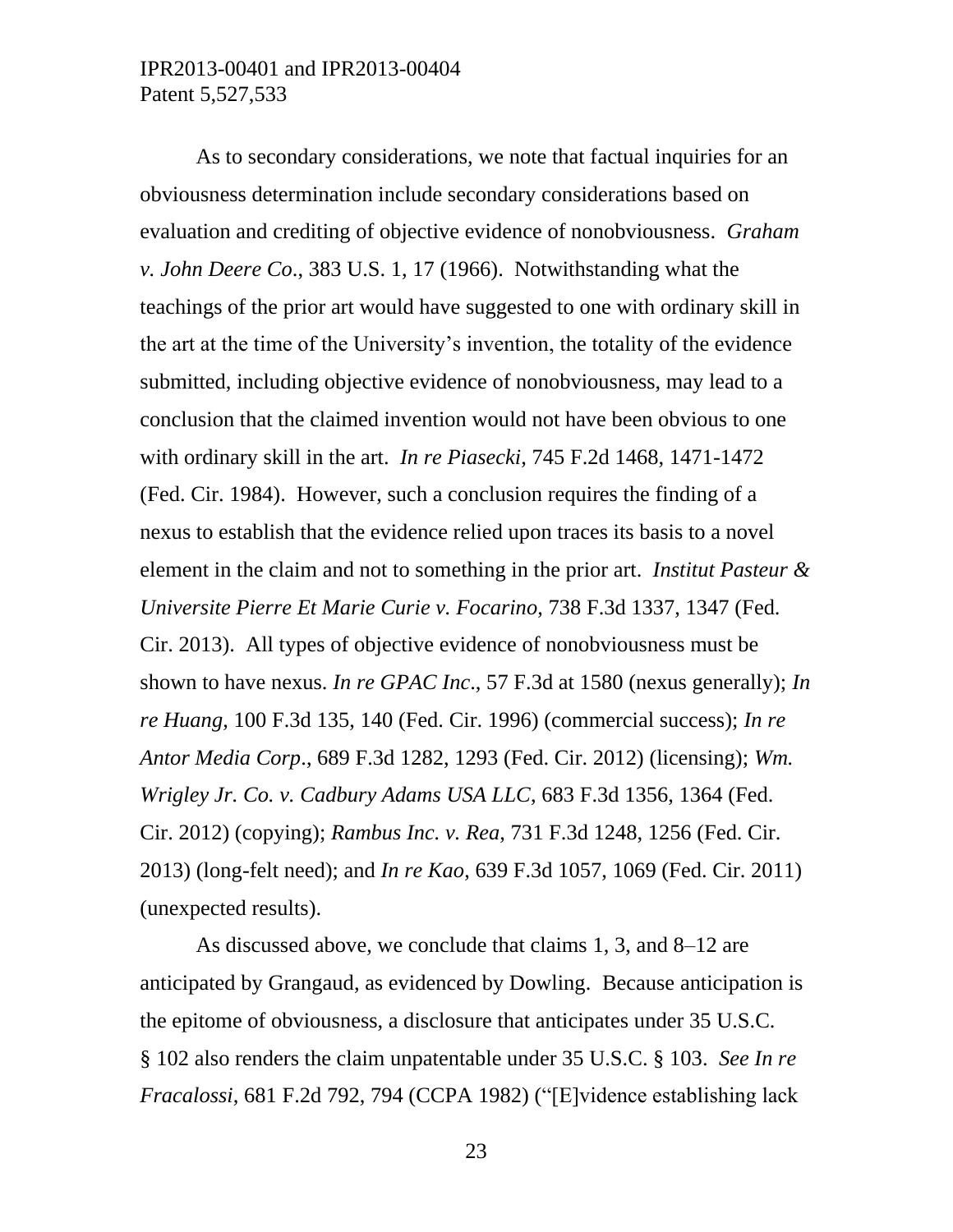of all novelty in the claimed invention necessarily evidences obviousness."); *In re Meyer*, 599 F.2d 1026, 1031 (CCPA 1979); *In re Pearson*, 494 F.2d 1399, 1402 (CCPA 1974). Here, Cyanotech presents substantially the same evidence for both their anticipation and obviousness challenges of claims 1, 3, 8–14, and 26. As such, and for the same reasons set forth in our anticipation analysis above, we hold that claims 1, 3, 8–14, and 26 are rendered obvious by Grangaud, alone or in combination with Dowling. Because we have determined that claims 1, 3, and 8–12 lack a novel feature with which to establish a nexus with secondary considerations, Cyanotech, as a matter of law, cannot establish a nexus. *In re Kao*, 639 F.3d at 1068 (Objective evidence that results from something that is not "both claimed and novel in the claim" lacks a nexus to the merits of the invention.).

As to claims 2 and 4–7, the University has not directed any arguments to these claims specifically and has not made any attempts to establish a nexus between the presented objective evidence of nonobviousness and these claims. Thus, we maintain our unopposed determination that the specific doses and routes of administration recited in these claims are predictable variations within the technical grasp of a person of ordinary skill in the art, and are not persuaded by the objective evidence that claims 2 and 4–7 are nonobvious.

In view of the above, we conclude that Cyanotech has demonstrated the unpatentability of claims 1–14 and 26 by a preponderance of the evidence.

#### *(2)Claim 15*

Claim 15 depends from claim 14. As discussed above, we conclude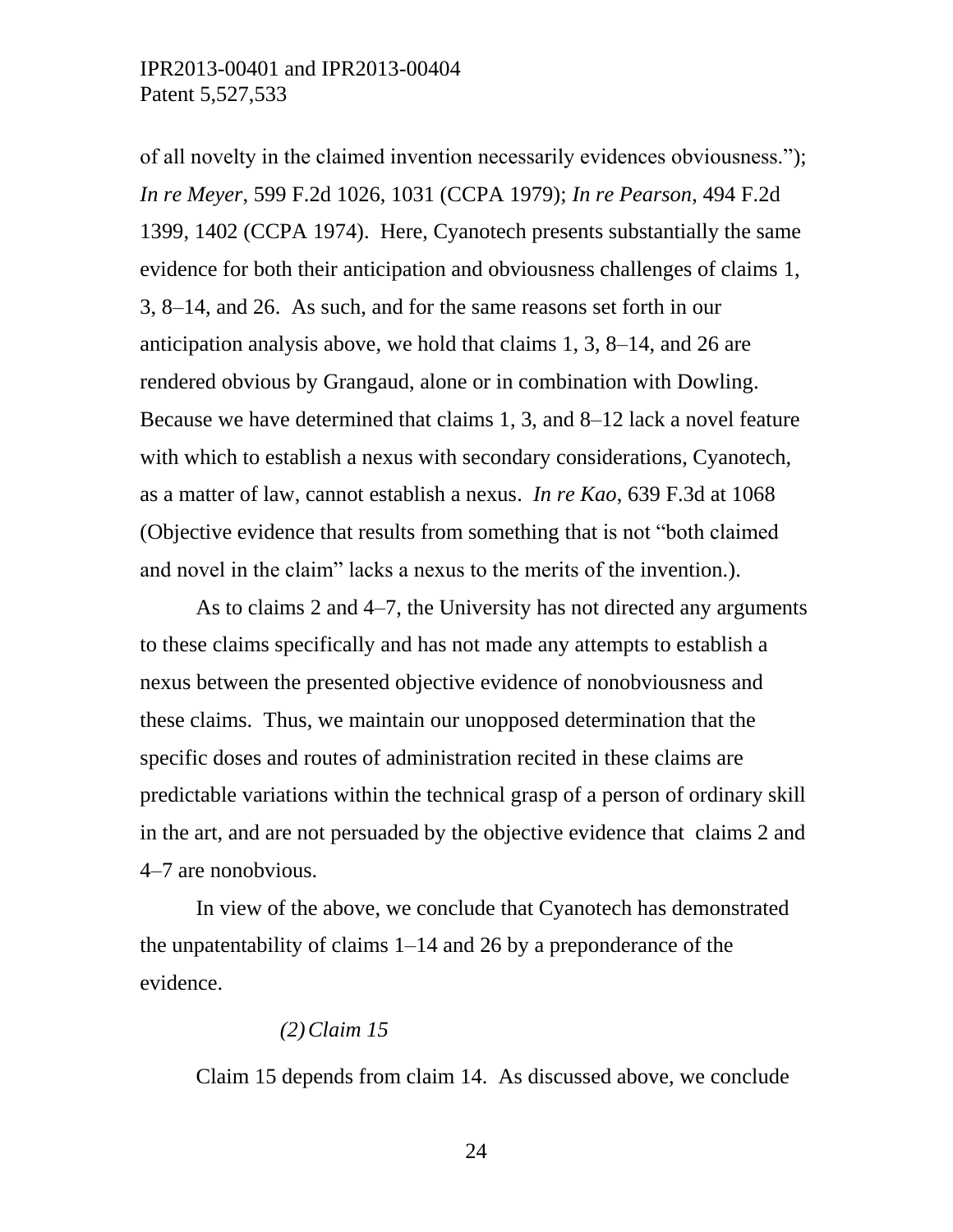that the preponderance of evidence of record demonstrates that neuronal damage to a retina is inherent to the condition of vitamin A deficiencyinduced xerophthalmia.

The question before us with regard to claim 15, however, is whether such neuronal damage is due to photic injury, ischemic insult, or intraocular pressure-related insult to the retina, each of which, as argued by Cyanotech, causes damage via a release of free radicals. *See* Pet. 16. We find that the preponderance of evidence of record does not support a finding that neuronal damage to a retina observed in the condition of vitamin A deficiencyinduced xerophthalmia is necessarily caused by any of these insult occurrences. Rather, the preponderance of evidence of record suggests that the inherent contribution of astaxanthin to the effective treatment of vitamin A deficiency-induced xerophthalmia involves the conversion of astaxanthin to vitamin A, where vitamin A is then available to repair and improve the condition of the retina. As such, the treatment of neuronal damage comprising photic injury to the retina, ischemic insult to the retina, or intraocular pressure-related insult to the retina is not suggested by the combination of references cited by Cyanotech. *In re Dillon*, 919 F.2d 688, 718 (Fed. Cir. 1990) ("Arguments based on 'inherent' properties cannot stand when there is no supporting teaching in the prior art. Inherency and obviousness are distinct concepts.")(*citing In re Spormann*, 363 F.2d 444, 448 (CCPA 1966)).

Accordingly, we conclude that Cyanotech has not met its burden to prove claim 15 obvious by a preponderance of evidence.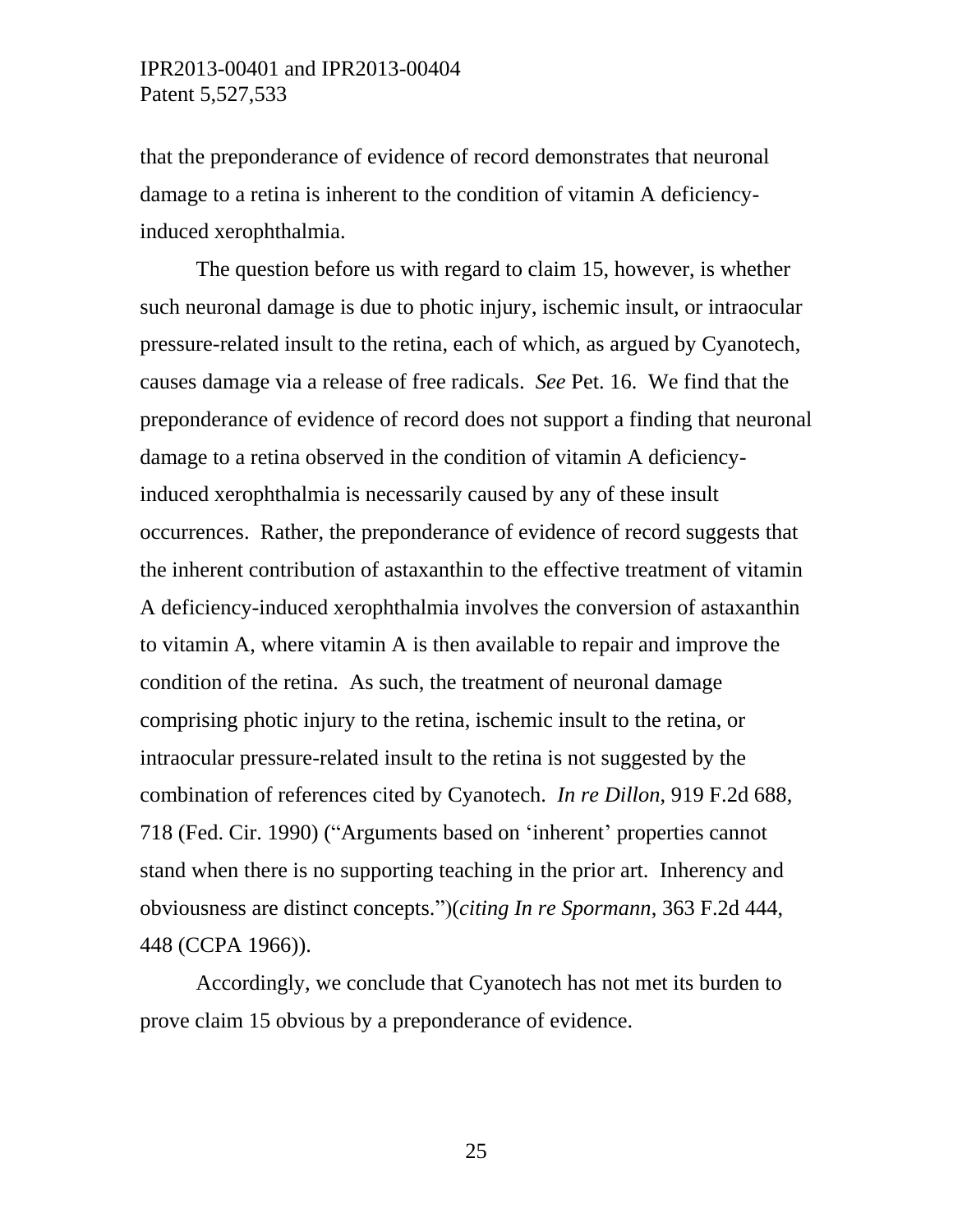#### *(3)Claim 21 and 22*

Claim 21 recites a method of treating an individual suffering from a free radical-induced injury to a central nervous system. Claim 22 depends from claim 21 and specifies that the central nervous system may be the retina. As discussed above with regard to claim 15, the preponderance of evidence of record does not support a conclusion that the retinal damage Grangaud's animals necessarily were suffering was induced by free radicals. Accordingly, we conclude that Cyanotech has not met its burden to prove claims 21 and 22 obvious by a preponderance of evidence.

#### III. CYANOTECH'S MOTION TO EXCLUDE

Cyanotech seeks to exclude Exhibits 2033–2036. Paper 47, 1. As discussed above, however, we have determined that Cyanotech, as a matter of law, cannot establish a nexus because the challenged claims lack a novel feature for with which to establish a nexus with secondary considerations. Because we do not rely on any of exhibits 2033–2036 to reach the final decision, we dismiss Cyanotech's motion as *moot*.

#### IV. CONCLUSION

Cyanotech has shown, by a preponderance of the evidence, that claims 1–14 and 26 of the '533 patent are unpatentable. Cyanotech, however, has failed to meet its burden of proof regarding the unpatentability of claims 15, 21, and 22.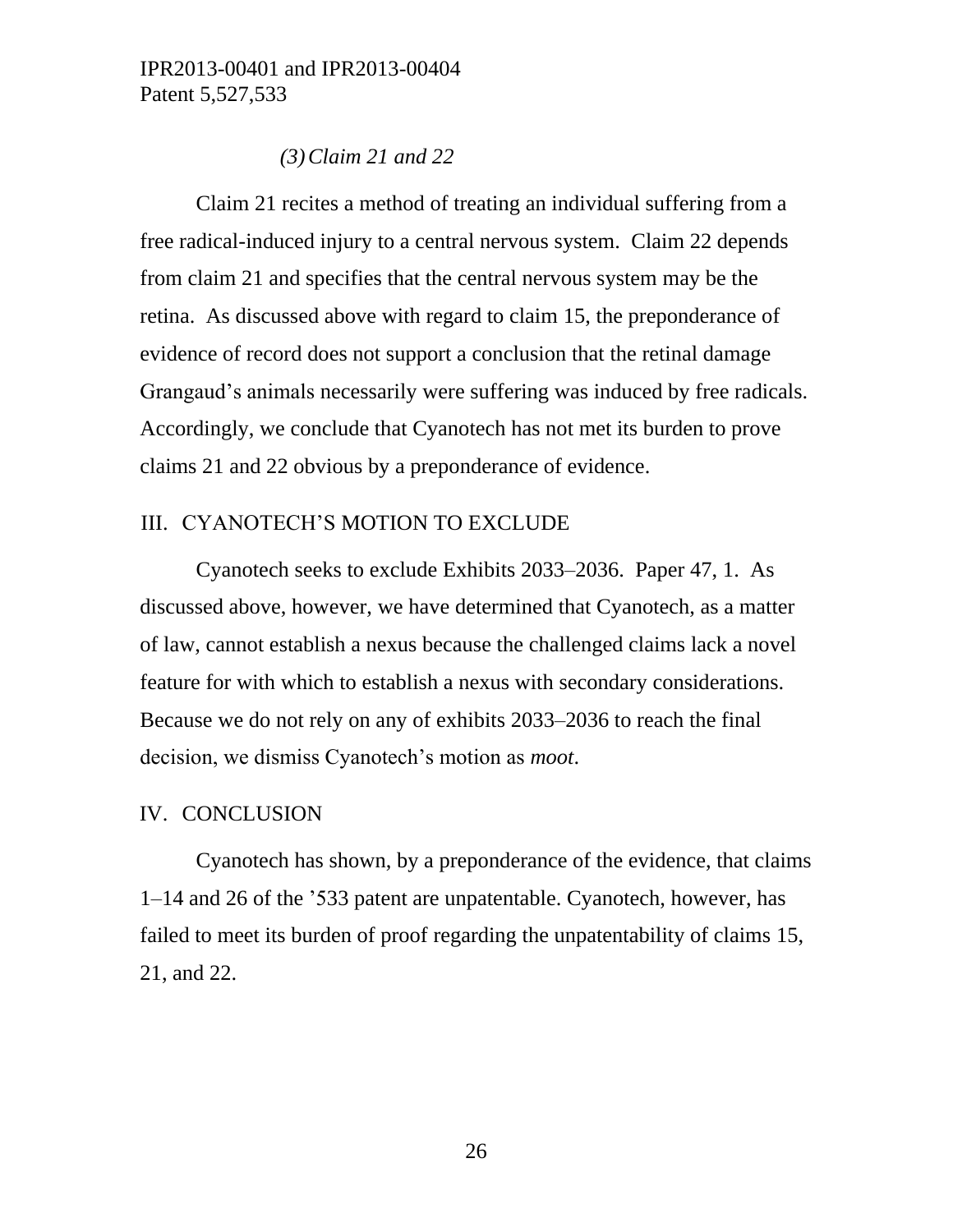# V. ORDER

In consideration of the foregoing, it is hereby:

ORDERED that claims 1–14 and 26 of the '533 patent are determined to be unpatentable;

FURTHER ORDERED that Cyanotech's request for cancellation of claims 15, 21, and 22 is *denied*;

FURTHER ORDERED that Cyanotech's Motion to Exclude is dismissed as moot; and

FURTHER ORDERED that because this is a final written decision, parties to the proceeding seeking judicial review of the decision must comply with the notice and service requirements of 37 C.F.R. § 90.2.